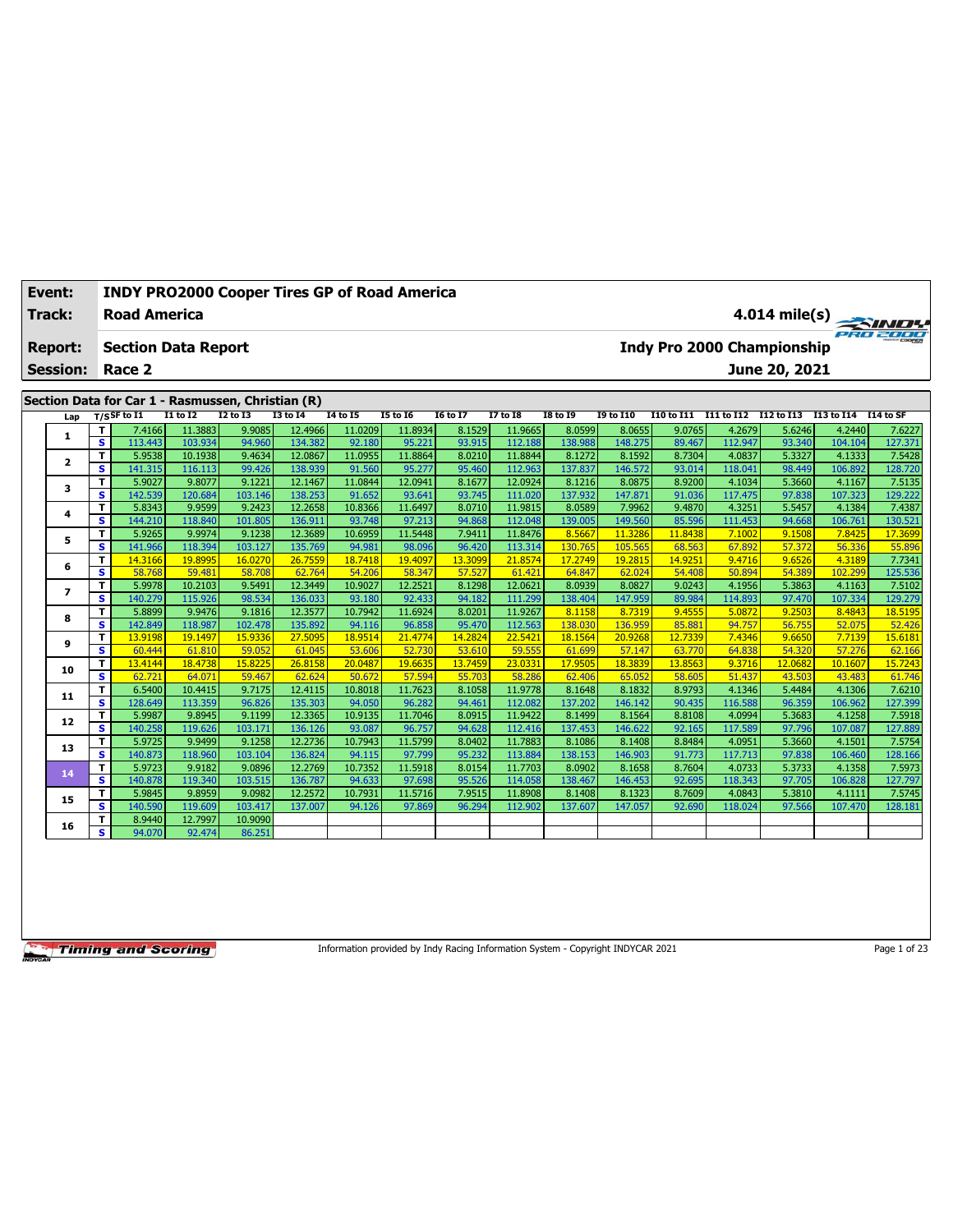| Event:                  |                                                                           | <b>INDY PRO2000 Cooper Tires GP of Road America</b> |                                   |  |
|-------------------------|---------------------------------------------------------------------------|-----------------------------------------------------|-----------------------------------|--|
| <b>Track:</b>           | <b>Road America</b>                                                       |                                                     | 4.014 mile(s)<br><b>PRO 2000</b>  |  |
| <b>Report:</b>          | <b>Section Data Report</b>                                                |                                                     | <b>Indy Pro 2000 Championship</b> |  |
| <b>Session:</b>         | Race 2                                                                    |                                                     | June 20, 2021                     |  |
|                         | Section Data for Car 1 - Rasmussen, Christian (R)                         |                                                     |                                   |  |
| Lap                     | PO to SF<br>$T/S$ Lap                                                     |                                                     |                                   |  |
| $\mathbf{1}$            | T<br>131.2048<br>279.6528<br>$\overline{\mathbf{s}}$<br>110.136<br>48.662 |                                                     |                                   |  |
| $\mathbf{2}$            | 126.6943<br>$\overline{\mathbf{r}}$                                       |                                                     |                                   |  |
|                         | $\overline{\mathbf{s}}$<br>114.057<br>126.6465<br>$\mathbf{T}$            |                                                     |                                   |  |
| 3                       | $\overline{\mathbf{s}}$<br>114.100                                        |                                                     |                                   |  |
| 4                       | 126.8311<br>T                                                             |                                                     |                                   |  |
|                         | S<br>113.934                                                              |                                                     |                                   |  |
| 5                       | 152.6485<br>$\mathbf T$<br>$\overline{\mathbf{s}}$<br>94.665              |                                                     |                                   |  |
|                         | 232.9765<br>T                                                             |                                                     |                                   |  |
| 6                       | S<br>62.025                                                               |                                                     |                                   |  |
| $\overline{\mathbf{z}}$ | $\mathbf T$<br>127.8581                                                   |                                                     |                                   |  |
|                         | $\overline{\mathbf{s}}$<br>113.019                                        |                                                     |                                   |  |
| 8                       | 147.4547<br>Τ<br>S<br>97.999                                              |                                                     |                                   |  |
|                         | $\mathbf T$<br>246.0146                                                   |                                                     |                                   |  |
| 9                       | $\overline{\mathbf{s}}$<br>58.738                                         |                                                     |                                   |  |
| 10                      | 248.5332<br>T                                                             |                                                     |                                   |  |
|                         | S<br>58.143<br>$\mathbf{T}$<br>128.4201                                   |                                                     |                                   |  |
| ${\bf 11}$              | $\overline{\mathbf{s}}$<br>112.524                                        |                                                     |                                   |  |
|                         | 126.3038<br>T                                                             |                                                     |                                   |  |
| ${\bf 12}$              | $\overline{\mathbf{s}}$<br>114.410                                        |                                                     |                                   |  |
| 13                      | 125.8089<br>T                                                             |                                                     |                                   |  |
|                         | $\overline{\mathbf{s}}$<br>114.860<br>125.5658<br>T.                      |                                                     |                                   |  |
| 14                      | $\mathbf{s}$<br>115.082                                                   |                                                     |                                   |  |
| 15                      | 125.6277<br>T                                                             |                                                     |                                   |  |
|                         | $\overline{\mathbf{s}}$<br>115.026                                        |                                                     |                                   |  |
| 16                      | T<br>S                                                                    |                                                     |                                   |  |
|                         |                                                                           |                                                     |                                   |  |
|                         |                                                                           |                                                     |                                   |  |
|                         |                                                                           |                                                     |                                   |  |

Information provided by Indy Racing Information System - Copyright INDYCAR 2021 Page 2 of 23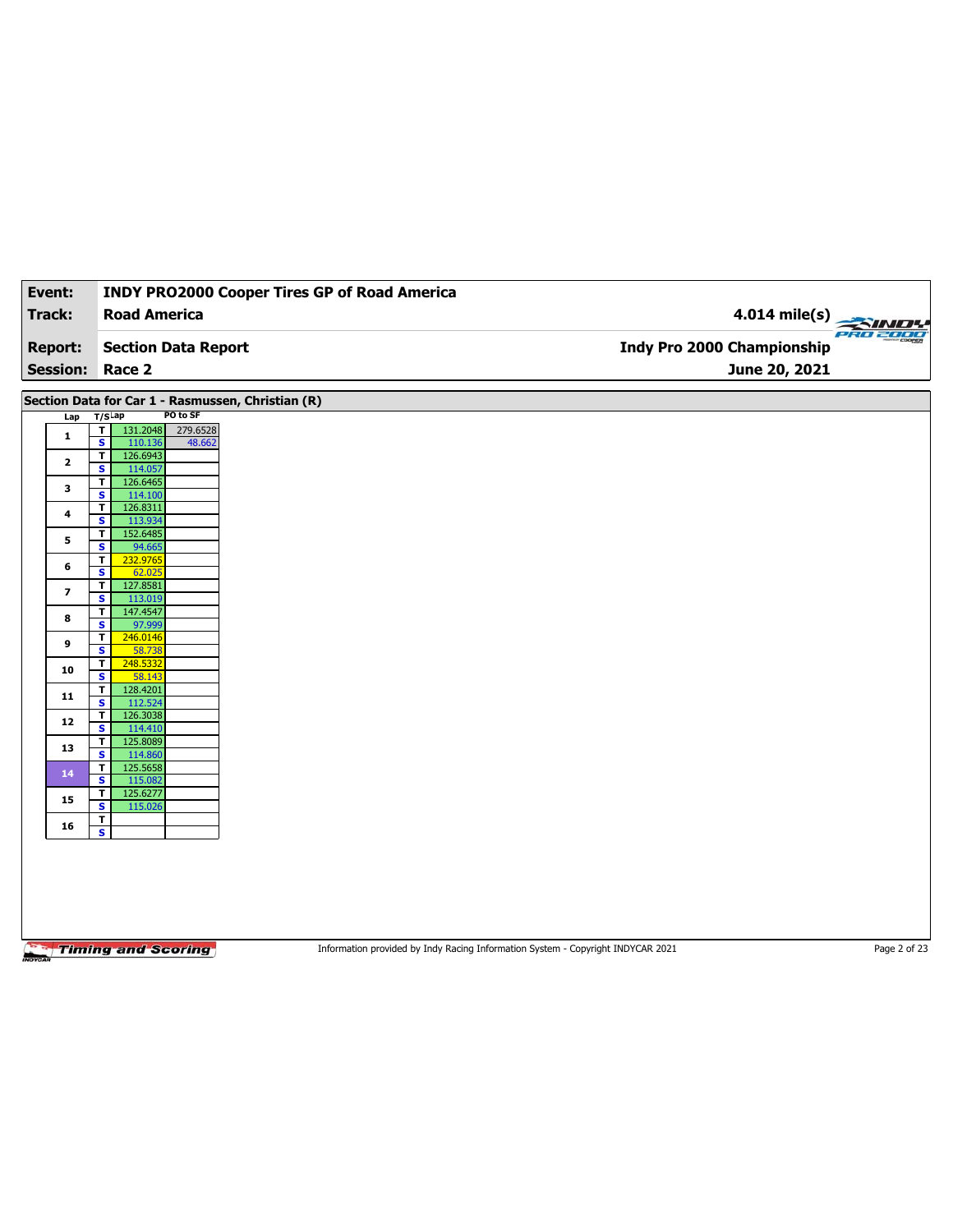| Event:                   |                              | <b>INDY PRO2000 Cooper Tires GP of Road America</b> |                   |                   |                    |                   |                   |                  |                    |                   |                   |                   |                   |                                   |                   |                   |
|--------------------------|------------------------------|-----------------------------------------------------|-------------------|-------------------|--------------------|-------------------|-------------------|------------------|--------------------|-------------------|-------------------|-------------------|-------------------|-----------------------------------|-------------------|-------------------|
| <b>Track:</b>            |                              | <b>Road America</b>                                 |                   |                   |                    |                   |                   |                  |                    |                   |                   |                   |                   |                                   |                   | $4.014$ mile(s)   |
| <b>Report:</b>           |                              | <b>Section Data Report</b>                          |                   |                   |                    |                   |                   |                  |                    |                   |                   |                   |                   | <b>Indy Pro 2000 Championship</b> |                   |                   |
| <b>Session:</b>          |                              | Race 2                                              |                   |                   |                    |                   |                   |                  |                    |                   |                   |                   |                   | June 20, 2021                     |                   |                   |
|                          |                              | Section Data for Car 11 - Yeany, Hunter (R)         |                   |                   |                    |                   |                   |                  |                    |                   |                   |                   |                   |                                   |                   |                   |
| Lap                      |                              | $T/S$ SF to I1                                      | <b>I1 to I2</b>   | <b>I2 to I3</b>   | <b>I3 to I4</b>    | <b>14 to 15</b>   | 15 to 16          | 16 to 17         | <b>I7 to I8</b>    | <b>I8 to 19</b>   | <b>19 to I10</b>  | <b>I10 to I11</b> |                   | I11 to I12 I12 to I13 I13 to I14  |                   | I14 to SF         |
|                          | т                            | 7.3627                                              | 11.6090           | 10.4776           | 12.3462            | 11.3457           | 12.1996           | 8.5038           | 12.1969            | 8.0025            | 7.9961            | 9.6713            | 4.2334            | 5.5083                            | 4.2533            | 7.5954            |
| 1                        | $\overline{\mathbf{s}}$      | 114.274                                             | 101.959           | 89.802            | 136.019            | 89.541            | 92.831            | 90.040           | 110.069            | 139.985           | 149.562           | 83.964            | 113.867           | 95.311                            | 103.877           | 127.829           |
| $\overline{\mathbf{2}}$  | т                            | 5.9490                                              | 10.4602           | 9.4615            | 12.4280            | 10.9952           | 11.8302           | 8.2236           | 12.0437            | 8.0655            | 8.0725            | 9.0737            | 4.1244            | 5.3667                            | 4.1842            | 7.5773            |
|                          | $\mathbf{s}$                 | 141.429                                             | 113.156           | 99.446            | 135.124            | 92.396            | 95.730            | 93.108           | 111.469            | 138.89            | 148.146           | 89.494            | 116.877           | 97.825                            | 105.592           | 128.134           |
| 3                        | $\mathbf T$                  | 5.9431                                              | 10.8533           | 9.5642            | 12.3704            | 10.7888           | 11.6383           | 8.1133           | 11.9440            | 7.9971            | 7.9972            | 9.0374            | 4.0958            | 5.4614                            | 4.2841            | 7.6464            |
|                          | $\mathbf{s}$                 | 141.570                                             | 109.058           | 98.378            | 135.753            | 94.163            | 97.308            | 94.374           | 112.400            | 140.079           | 149.541           | 89.854            | 117.693           | 96.129                            | 103.130           | 126.976           |
| $\overline{4}$           | $\overline{\mathsf{r}}$      | 5.9124                                              | 9.9568            | 9.2912            | 12.3821            | 10.8216           | 11.6088           | 8.0082           | 11.9765            | 8.0813            | 8.0708            | 9.1634            | 4.0971            | 5.3351                            | 4.1742            | 7.5942            |
|                          | S                            | 142.305                                             | 118.877<br>9.9341 | 101.269<br>9.2722 | 135.625            | 93.878            | 97.555            | 95.612<br>8.1424 | 112.095            | 138.620           | 148.177           | 88.618            | 117.655           | 98.405                            | 105.845           | 127.849           |
| 5                        | T<br>$\overline{\mathbf{s}}$ | 5.9330<br>141.811                                   | 119.149           | 101.476           | 12.4051<br>135.373 | 11.0460<br>91.971 | 11.7034<br>96.767 | 94.036           | 11.9675<br>112.179 | 8.5013<br>131.771 | 9.7595<br>122.538 | 11.7199<br>69.288 | 7.3272<br>65.788  | 9.6542<br>54.380                  | 8.5293<br>51.800  | 17.2105<br>56.414 |
|                          | T                            | 14.4402                                             | 19.0626           | 17.7584           | 29.1243            | 17.6588           | 17.7838           | 16.5674          | 19.1175            | 15.9100           | 19.9699           | 11.8019           | 9.5710            | 9.2524                            | 4.2211            | 7.6778            |
| 6                        | $\overline{\mathbf{s}}$      | 58.265                                              | 62.092            | 52.984            | 57,660             | 57.530            | 63.682            | 46.216           | 70.224             | 70.410            | 59.886            | 68.806            | 50.365            | 56.742                            | 104.669           | 126.457           |
|                          | T                            | 5.9994                                              | 10.3647           | 9.4015            | 12.2445            | 11.0373           | 12.1680           | 8.5738           | 12.1685            | 8.2602            | 8.8084            | 9.0259            | 4.1540            | 5.3920                            | 4.1909            | 7.5644            |
| $\overline{\phantom{a}}$ | $\overline{\mathbf{s}}$      | 140.241                                             | 114.199           | 100.081           | 137.149            | 92.043            | 93.072            | 89.305           | 110.326            | 135.617           | 135.769           | 89.968            | 116.044           | 97.366                            | 105.423           | 128.352           |
|                          | T.                           | 5.8694                                              | 10.0517           | 9.4161            | 12.3739            | 10.8439           | 12.0364           | 8.1999           | 12.3020            | 8.2865            | 8.8144            | 9.3638            | 5.0990            | 8.2428                            | 9.5821            | 17,8173           |
| 8                        | s                            | 143.347                                             | 117.755           | 99.926            | 135.715            | 93.685            | 94.090            | 93.377           | 109.129            | 135.187           | 135.677           | 86.722            | 94.537            | 63.692                            | 46.109            | 54,492            |
|                          | $\mathbf T$                  | 14,8777                                             | 18.0197           | 16.9897           | 27.0785            | 21.5712           | 20.6927           | 15.9692          | 19,8293            | 17.5064           | 20.7881           | 13.3728           | 11.3133           | 8.3309                            | 4.9894            | 14.8537           |
| 9                        | $\overline{\mathbf{s}}$      | 56.552                                              | 65.686            | 55.381            | 62.017             | 47.096            | 54.729            | 47.947           | 67.703             | 63.990            | 57.529            | 60.724            | 42.609            | 63.018                            | 88.551            | 65.365            |
| 10                       | T                            | 13.8021                                             | 18.4119           | 18.1375           | 25.4522            | 22.1393           | 18.0999           | 14.2019          | 20.6173            | 17.7327           | 18.9302           | 12.4336           | 8.3179            | 11,9663                           | 10.0600           | 15.6018           |
|                          | s                            | 60.959                                              | 64.286            | 51.876            | 65.979             | 45.887            | 62.569            | 53.914           | 65.115             | 63.173            | 63.175            | 65.311            | 57.953            | 43.873                            | 43.918            | 62.231            |
| 11                       | T                            | 6.5113                                              | 10.5352           | 9.6953            | 12.5755            | 10.8594           | 12.8482           | 8.4363           | 12.1996            | 8.2655            | 8.1117            | 8.9259            | 4.1208            | 5.5617                            | 4.2437            | 7.5456            |
|                          | $\overline{\mathbf{s}}$      | 129.216                                             | 112.351           | 97.048            | 133.539            | 93.551            | 88.145            | 90.760           | 110.045            | 135.530           | 147.430           | 90.976            | 116.979           | 94.396                            | 104.112           | 128.672           |
| 12                       | T                            | 5.8383                                              | 10.1045           | 9.3391            | 12.1833            | 10.9517           | 11.8194           | 8.2717           | 12.1826            | 8.0637            | 8.0147            | 9.0884            | 4.1400            | 5.4326                            | 4.1874            | 7.5299            |
|                          | s                            | 144.111                                             | 117.140           | 100.749           | 137.838            | 92.763            | 95.817            | 92.566           | 110.198            | 138.922           | 149.214           | 89.350            | 116.436           | 96.639                            | 105.511           | 128.941           |
| 13                       | т                            | 5.8835                                              | 9.9809            | 9.3883            | 12.3370            | 10.8416           | 11.7981           | 8.4075           | 12.0906            | 7.9621            | 7.9041            | 9.3343            | 4.3482            | 5.4170                            | 4.2183            | 7.5576            |
|                          | $\overline{\mathbf{s}}$<br>T | 143.004<br>5.8983                                   | 118.590<br>9.9473 | 100.221<br>9.5479 | 136.120<br>12.5194 | 93.705<br>10.9694 | 95.990<br>11.5848 | 91.071<br>8.0529 | 111.037<br>12.0006 | 140.695<br>8.0661 | 151.302<br>8.0311 | 86.996<br>8.8617  | 110.861<br>4.0835 | 96.917<br>5.3101                  | 104.738<br>4.1521 | 128.468<br>7.5676 |
| 14                       | s                            | 142.645                                             | 118.991           | 98.546            | 134.137            | 92.613            | 97.757            | 95.082           | 111.869            | 138.881           | 148.910           | 91.635            | 118.047           | 98.868                            | 106.408           | 128.298           |
|                          | T.                           | 5.9315                                              | 10.2634           | 9.6149            | 12.3861            | 11.0414           | 12.0004           | 8.0882           | 11.9574            | 8.0731            | 8.0709            | 8.8466            | 4.0805            | 5.3608                            | 4.2221            | 7.6501            |
| 15                       | s                            | 141.847                                             | 115,326           | 97.859            | 135.581            | 92.009            | 94.372            | 94.667           | 112.274            | 138.760           | 148.175           | 91.792            | 118.134           | 97.933                            | 104.644           | 126.915           |
|                          | т                            | 6.1998                                              | 11.8659           | 10.4249           |                    |                   |                   |                  |                    |                   |                   |                   |                   |                                   |                   |                   |
| 16                       | s                            | 135.708                                             | 99.751            | 90.256            |                    |                   |                   |                  |                    |                   |                   |                   |                   |                                   |                   |                   |
|                          |                              |                                                     |                   |                   |                    |                   |                   |                  |                    |                   |                   |                   |                   |                                   |                   |                   |

Information provided by Indy Racing Information System - Copyright INDYCAR 2021

Page 3 of 23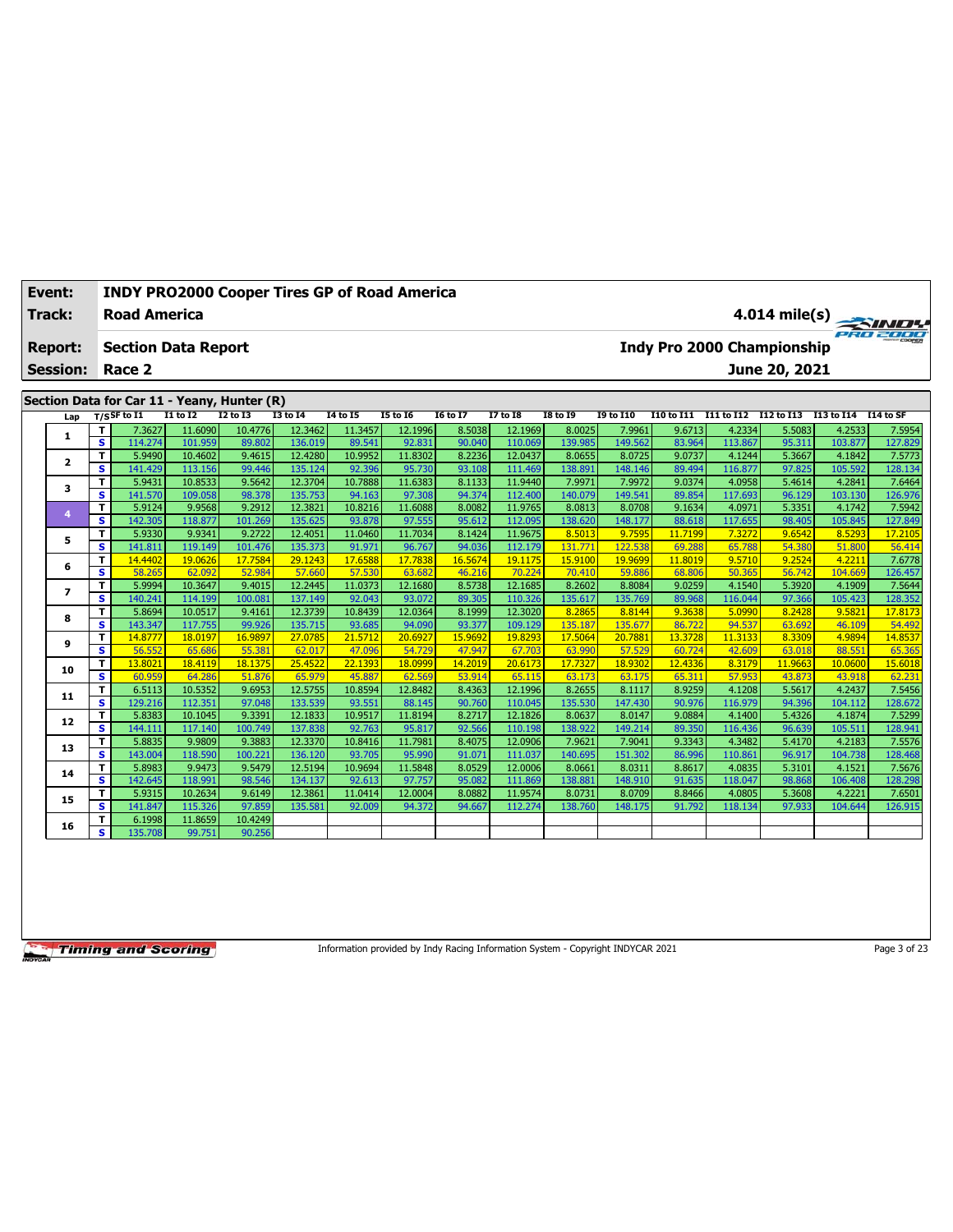| <b>Track:</b><br><b>Report:</b><br><b>Session: Race 2</b><br>$T/S$ Lap<br>Lap<br>$\overline{\mathbf{r}}$<br>133.3018<br>$\mathbf{1}$<br>$\overline{\mathbf{s}}$<br>108.404<br>$\mathbf{T}$<br>127.8557<br>$\mathbf{2}$<br>$\overline{\mathbf{s}}$<br>113.021<br>127.7348<br>T<br>3<br>$\overline{\mathbf{s}}$<br>113.128<br>126.4737<br>$\overline{\mathsf{r}}$<br>$\overline{4}$<br>$\mathbf{s}$<br>114.256<br>153.1056<br>T<br>5<br>94.382<br>$\overline{\mathbf{s}}$<br>229.9171<br>T<br>6<br>$\overline{\mathbf{s}}$<br>62.850<br>129.3535<br>$\mathbf{T}$<br>7 | <b>Road America</b><br><b>Section Data Report</b><br>Section Data for Car 11 - Yeany, Hunter (R)<br>PO to SF<br>271.1850<br>50.181 | 4.014 mile(s)<br>PRO 2000<br>Indy Pro 2000 Championship<br>June 20, 2021 |  |
|---------------------------------------------------------------------------------------------------------------------------------------------------------------------------------------------------------------------------------------------------------------------------------------------------------------------------------------------------------------------------------------------------------------------------------------------------------------------------------------------------------------------------------------------------------------------|------------------------------------------------------------------------------------------------------------------------------------|--------------------------------------------------------------------------|--|
|                                                                                                                                                                                                                                                                                                                                                                                                                                                                                                                                                                     |                                                                                                                                    |                                                                          |  |
|                                                                                                                                                                                                                                                                                                                                                                                                                                                                                                                                                                     |                                                                                                                                    |                                                                          |  |
|                                                                                                                                                                                                                                                                                                                                                                                                                                                                                                                                                                     |                                                                                                                                    |                                                                          |  |
|                                                                                                                                                                                                                                                                                                                                                                                                                                                                                                                                                                     |                                                                                                                                    |                                                                          |  |
|                                                                                                                                                                                                                                                                                                                                                                                                                                                                                                                                                                     |                                                                                                                                    |                                                                          |  |
|                                                                                                                                                                                                                                                                                                                                                                                                                                                                                                                                                                     |                                                                                                                                    |                                                                          |  |
|                                                                                                                                                                                                                                                                                                                                                                                                                                                                                                                                                                     |                                                                                                                                    |                                                                          |  |
|                                                                                                                                                                                                                                                                                                                                                                                                                                                                                                                                                                     |                                                                                                                                    |                                                                          |  |
|                                                                                                                                                                                                                                                                                                                                                                                                                                                                                                                                                                     |                                                                                                                                    |                                                                          |  |
|                                                                                                                                                                                                                                                                                                                                                                                                                                                                                                                                                                     |                                                                                                                                    |                                                                          |  |
|                                                                                                                                                                                                                                                                                                                                                                                                                                                                                                                                                                     |                                                                                                                                    |                                                                          |  |
|                                                                                                                                                                                                                                                                                                                                                                                                                                                                                                                                                                     |                                                                                                                                    |                                                                          |  |
|                                                                                                                                                                                                                                                                                                                                                                                                                                                                                                                                                                     |                                                                                                                                    |                                                                          |  |
|                                                                                                                                                                                                                                                                                                                                                                                                                                                                                                                                                                     |                                                                                                                                    |                                                                          |  |
|                                                                                                                                                                                                                                                                                                                                                                                                                                                                                                                                                                     |                                                                                                                                    |                                                                          |  |
| $\overline{\mathbf{s}}$<br>111.712                                                                                                                                                                                                                                                                                                                                                                                                                                                                                                                                  |                                                                                                                                    |                                                                          |  |
| 148.2992<br>T<br>8<br>S<br>97.441                                                                                                                                                                                                                                                                                                                                                                                                                                                                                                                                   |                                                                                                                                    |                                                                          |  |
| 246.1826<br>T<br>9                                                                                                                                                                                                                                                                                                                                                                                                                                                                                                                                                  |                                                                                                                                    |                                                                          |  |
| $\overline{\mathbf{s}}$<br>58.698                                                                                                                                                                                                                                                                                                                                                                                                                                                                                                                                   |                                                                                                                                    |                                                                          |  |
| 245.9046<br>T<br>10<br>S<br>58.764                                                                                                                                                                                                                                                                                                                                                                                                                                                                                                                                  |                                                                                                                                    |                                                                          |  |
| 130.4357<br>T<br>11                                                                                                                                                                                                                                                                                                                                                                                                                                                                                                                                                 |                                                                                                                                    |                                                                          |  |
| $\overline{\mathbf{s}}$<br>110.786<br>127.1473<br>T                                                                                                                                                                                                                                                                                                                                                                                                                                                                                                                 |                                                                                                                                    |                                                                          |  |
| 12<br>S<br>113.651                                                                                                                                                                                                                                                                                                                                                                                                                                                                                                                                                  |                                                                                                                                    |                                                                          |  |
| 127.4691<br>T<br>13<br>$\overline{\mathbf{s}}$                                                                                                                                                                                                                                                                                                                                                                                                                                                                                                                      |                                                                                                                                    |                                                                          |  |
| 113.364<br>126.5928<br>T                                                                                                                                                                                                                                                                                                                                                                                                                                                                                                                                            |                                                                                                                                    |                                                                          |  |
| 14<br>S<br>114.149                                                                                                                                                                                                                                                                                                                                                                                                                                                                                                                                                  |                                                                                                                                    |                                                                          |  |
| 127.5874<br>T<br>15<br>$\overline{\mathbf{s}}$<br>113.259                                                                                                                                                                                                                                                                                                                                                                                                                                                                                                           |                                                                                                                                    |                                                                          |  |
| T<br>16                                                                                                                                                                                                                                                                                                                                                                                                                                                                                                                                                             |                                                                                                                                    |                                                                          |  |
| $\overline{\mathbf{s}}$                                                                                                                                                                                                                                                                                                                                                                                                                                                                                                                                             |                                                                                                                                    |                                                                          |  |

Information provided by Indy Racing Information System - Copyright INDYCAR 2021 Page 4 of 23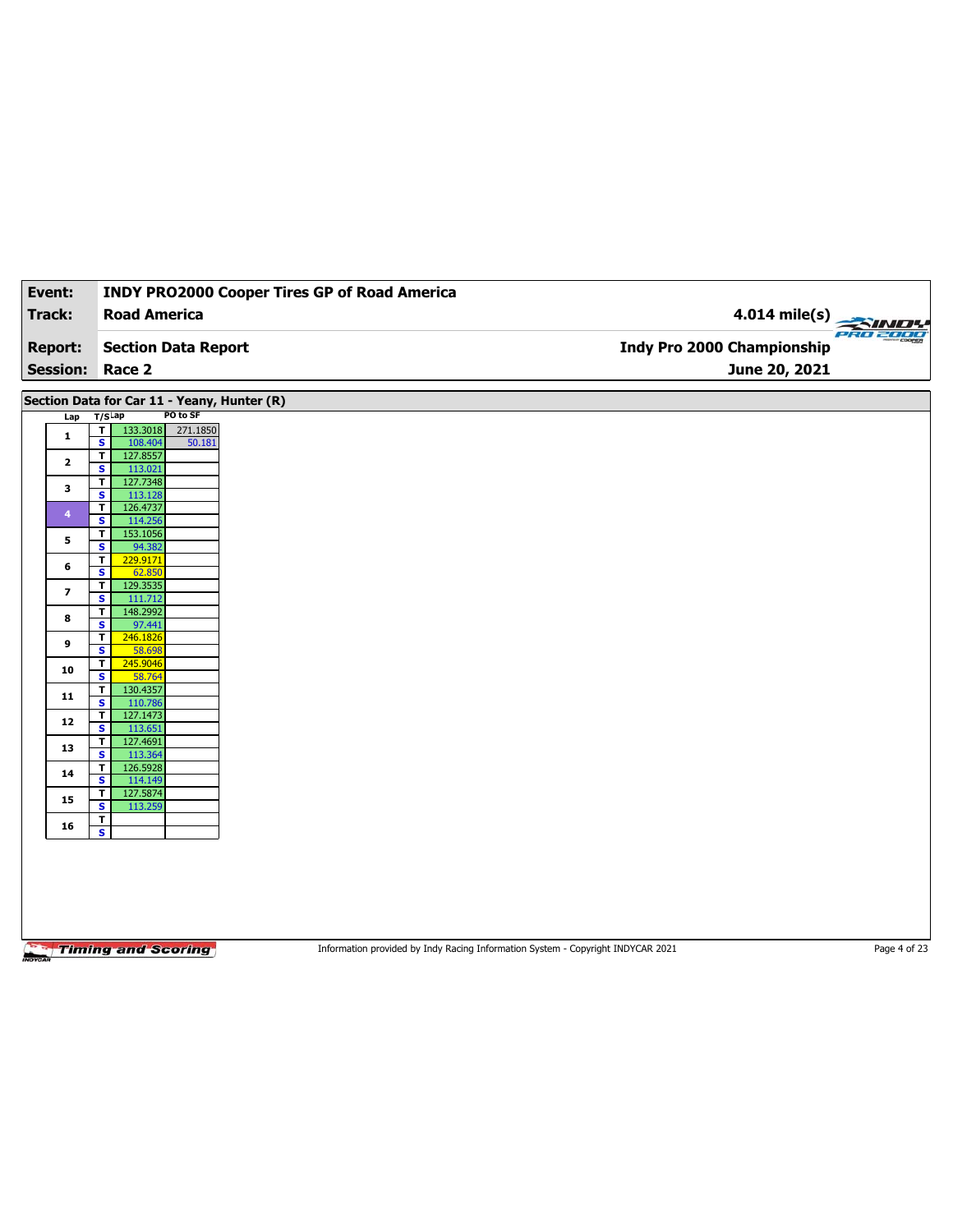| Event:                   |                                        | <b>INDY PRO2000 Cooper Tires GP of Road America</b>         |                    |                   |                    |                   |                   |                  |                    |                   |                   |                  |                  |                                   |                  |                   |
|--------------------------|----------------------------------------|-------------------------------------------------------------|--------------------|-------------------|--------------------|-------------------|-------------------|------------------|--------------------|-------------------|-------------------|------------------|------------------|-----------------------------------|------------------|-------------------|
| <b>Track:</b>            |                                        | <b>Road America</b>                                         |                    |                   |                    |                   |                   |                  |                    |                   |                   |                  |                  |                                   |                  | $4.014$ mile(s)   |
| <b>Report:</b>           |                                        | <b>Section Data Report</b>                                  |                    |                   |                    |                   |                   |                  |                    |                   |                   |                  |                  | <b>Indy Pro 2000 Championship</b> |                  |                   |
| <b>Session:</b>          |                                        | Race 2                                                      |                    |                   |                    |                   |                   |                  |                    |                   |                   |                  |                  | June 20, 2021                     |                  |                   |
|                          |                                        |                                                             |                    |                   |                    |                   |                   |                  |                    |                   |                   |                  |                  |                                   |                  |                   |
|                          |                                        | Section Data for Car 18 - McElrea, Hunter<br>$T/S$ SF to I1 | <b>I1 to I2</b>    | <b>I2 to I3</b>   | <b>I3 to I4</b>    | <b>I4 to I5</b>   | 15 to 16          | <b>I6 to I7</b>  | <b>I7 to I8</b>    | <b>I8 to 19</b>   | <b>19 to I10</b>  | I10 to I11       |                  | I11 to I12 I12 to I13 I13 to I14  |                  | I14 to SF         |
| Lap                      | T                                      | 7.3403                                                      | 11.7038            | 10.4810           | 12.4243            | 11.7132           | 12.5674           | 8.5088           | 12.5304            | 8.0215            | 7.9307            | 8.9012           | 4.2956           | 5.5320                            | 4.1833           | 7.4653            |
| 1                        | s                                      | 114.623                                                     | 101.133            | 89.773            | 135.164            | 86.732            | 90.114            | 89.987           | 107.139            | 139.653           | 150.795           | 91.229           | 112.218          | 94.902                            | 105.615          | 130.056           |
|                          | $\overline{\mathsf{r}}$                | 5.8059                                                      | 9.8448             | 9.2603            | 12.2347            | 10.9685           | 11.7690           | 8.2972           | 11.9995            | 8.0484            | 7.9945            | 8.8332           | 4.3205           | 5.6755                            | 4.1574           | 7.4398            |
| $\overline{\mathbf{2}}$  | s                                      | 144.915                                                     | 120.230            | 101.607           | 137.259            | 92.621            | 96.227            | 92.282           | 111.880            | 139.186           | 149.591           | 91.931           | 111.572          | 92.503                            | 106.273          | 130.502           |
|                          | T                                      | 5.7384                                                      | 10.2619            | 9.3426            | 12.1594            | 11.0109           | 11.8653           | 8.2265           | 12.0474            | 8.0680            | 8.0139            | 8.7281           | 4.0832           | 5.3393                            | 4.1891           | 7.5338            |
| 3                        | s                                      | 146.620                                                     | 115.343            | 100.712           | 138.109            | 92.264            | 95.446            | 93.075           | 111.435            | 138.848           | 149.229           | 93.038           | 118.056          | 98.327                            | 105.469          | 128.874           |
| 4                        | T                                      | 5.8384                                                      | 9.7958             | 9.2032            | 12.1151            | 10.9910           | 11.7733           | 8.1808           | 12.2803            | 8.1426            | 7.9861            | 8.8963           | 4.0978           | 5.3717                            | 4.2015           | 7.5254            |
|                          | $\overline{\mathbf{s}}$                | 144.109                                                     | 120.831            | 102.237           | 138.614            | 92.431            | 96.192            | 93.595           | 109.321            | 137.576           | 149.749           | 91.279           | 117.635          | 97.734                            | 105.157          | 129.018           |
| 5                        | $\mathbf{T}$                           | 5.8418                                                      | 9.8172             | 9.2074            | 12.1159            | 11.0515           | 12.1329           | 8.3639           | 12.1600            | 8.7918            | 10.3912           | 11.9769          | 7.1152           | 9.6062                            | 8.1380           | 17.1744           |
|                          | $\overline{\mathbf{s}}$                | 144.025                                                     | 120.568            | 102.191           | 138.604            | 91.925            | 93.341            | 91.546           | 110.403            | 127.417           | 115.089           | 67.801           | 67.749           | 54.652                            | 54.291           | 56.532            |
| 6                        | $\mathbf T$                            | 13.9433                                                     | 19.6062            | 16.6294           | 29.5659            | 17.7707           | 18.3956           | 15.4590          | 18.9230            | 17.5334           | 20.0939           | 12.2571          | 9.5397           | 9.1248                            | 4.1386           | 7.4235            |
|                          | $\overline{\mathbf{s}}$                | 60.342                                                      | 60.371             | 56.581            | 56.799             | 57.168            | 61.564            | 49.530           | 70.945             | 63.891            | 59.516            | 66.251           | 50.530           | 57.536                            | 106.755          | 130.789           |
| $\overline{\phantom{a}}$ | T                                      | 5.7539                                                      | 10.2944            | 9.6861            | 12.0590            | 11.3828           | 12.2856           | 8.5524           | 12.1632            | 8.0305            | 7.9179            | 9.4765           | 4.4634           | 5.5796                            | 4.2240           | 7.5707            |
|                          | s                                      | 146.225                                                     | 114.979            | 97.140            | 139.258            | 89.249            | 92.181            | 89.528           | 110.374            | 139.497           | 151.039           | 85.690           | 108.000          | 94.093                            | 104.597          | 128.246           |
| 8                        | T.<br>$\mathbf{s}$                     | 5.9682<br>140.974                                           | 10.1138<br>117.032 | 9.2518<br>101.700 | 11.9297<br>140.768 | 11.0207<br>92.182 | 11.9479           | 8.2360<br>92.968 | 12.1285<br>110.690 | 8.3735<br>133.782 | 8.9325<br>133.883 | 9.6032<br>84.560 | 5.4610<br>88.271 | 8.2707<br>63,477                  | 9.1357           | 18.3732<br>52.844 |
|                          |                                        | 14.5839                                                     |                    | 16.8637           | 27.3075            | 21.3894           | 94.787            | 16.5988          | 19.5886            | 17.5586           | 21.0493           | 13.1521          | 11.3400          | 8.0360                            | 48.362<br>5.0650 |                   |
| 9                        | $\mathbf T$<br>$\overline{\mathbf{s}}$ | 57.691                                                      | 18.1297<br>65.287  | 55.795            | 61.497             | 47.496            | 20.2459<br>55.937 | 46.129           | 68.535             | 63.799            | 56.815            | 61.743           | 42.508           | 65.331                            | 87.230           | 15.0022<br>64.718 |
|                          | T                                      | 13.8926                                                     | 18.4449            | 17.8507           | 25.7289            | 21.7173           | 18.3238           | 14.0550          | 21.0696            | 17.8171           | 18.7544           | 12.6948          | 8.3792           | 12.0349                           | 10.0706          | 15.4692           |
| 10                       | $\overline{\mathbf{s}}$                | 60.562                                                      | 64.171             | 52.710            | 65.270             | 46.779            | 61.805            | 54.478           | 63.717             | 62.874            | 63.767            | 63.967           | 57.529           | 43.623                            | 43.872           | 62.764            |
|                          | T                                      | 6.4371                                                      | 10.4542            | 9.5312            | 11.9393            | 11.0920           | 12.2772           | 8.4549           | 12.2498            | 8.0337            | 7.8670            | 9.2396           | 4.2662           | 5.5108                            | 4.2025           | 7.5595            |
| 11                       | s                                      | 130.705                                                     | 113.221            | 98.719            | 140.655            | 91.589            | 92.244            | 90.561           | 109.594            | 139.441           | 152,016           | 87,888           | 112.992          | 95.267                            | 105.132          | 128.436           |
|                          | $\mathbf{T}$                           | 5.9678                                                      | 10.1042            | 9.3889            | 12.2049            | 11.1880           | 11.9303           | 8.2910           | 12.0594            | 8.0708            | 8.0484            | 8.9815           | 4.1117           | 5.3454                            | 4.1748           | 7.5641            |
| 12                       | s                                      | 140.984                                                     | 117.143            | 100.215           | 137.594            | 90.803            | 94.926            | 92.351           | 111.324            | 138.800           | 148.590           | 90.413           | 117.238          | 98.215                            | 105.830          | 128.358           |
| 13                       | T                                      | 5.9601                                                      | 10.1804            | 9.1934            | 12.2968            | 10.9196           | 11.7250           | 8.1934           | 11.9910            | 8.0921            | 8.0894            | 8.8267           | 4.0999           | 5.3035                            | 4.2069           | 7.5737            |
|                          | $\overline{\mathbf{s}}$                | 141.166                                                     | 116.266            | 102.346           | 136.565            | 93.035            | 96.588            | 93.451           | 111.959            | 138.435           | 147.837           | 91.999           | 117.575          | 98.991                            | 105.022          | 128.195           |
| 14                       | T                                      | 5.9294                                                      | 9.8967             | 9.1511            | 12.3333            | 10.8836           | 11.7286           | 8.1889           | 12.0711            | 8.0969            | 8.0974            | 8.8443           | 4.0654           | 5.3190                            | 4.1733           | 7.5928            |
|                          | s                                      | 141.897                                                     | 119.599            | 102.819           | 136.161            | 93.343            | 96.559            | 93.502           | 111.216            | 138.353           | 147.691           | 91.816           | 118.573          | 98.703                            | 105.868          | 127.872           |
| 15                       | T.                                     | 5.9467                                                      | 9.9459             | 9.1304            | 12.2909            | 10.8529           | 11.7688           | 8.1596           | 12.0620            | 8.1336            | 8.1065            | 8.8580           | 4.0993           | 5.2990                            | 4.1753           | 7.6273            |
|                          | $\mathbf{s}$                           | 141.484                                                     | 119.007            | 103.052           | 136.631            | 93.607            | 96.229            | 93.838           | 111.300            | 137.728           | 147.525           | 91.674           | 117.592          | 99.075                            | 105.817          | 127.294           |
| 16                       | T.                                     | 6.1949                                                      | 12.8096            | 10.5971           |                    |                   |                   |                  |                    |                   |                   |                  |                  |                                   |                  |                   |
|                          | s                                      | 135.816                                                     | 92.402             | 88.789            |                    |                   |                   |                  |                    |                   |                   |                  |                  |                                   |                  |                   |

Information provided by Indy Racing Information System - Copyright INDYCAR 2021

Page 5 of 23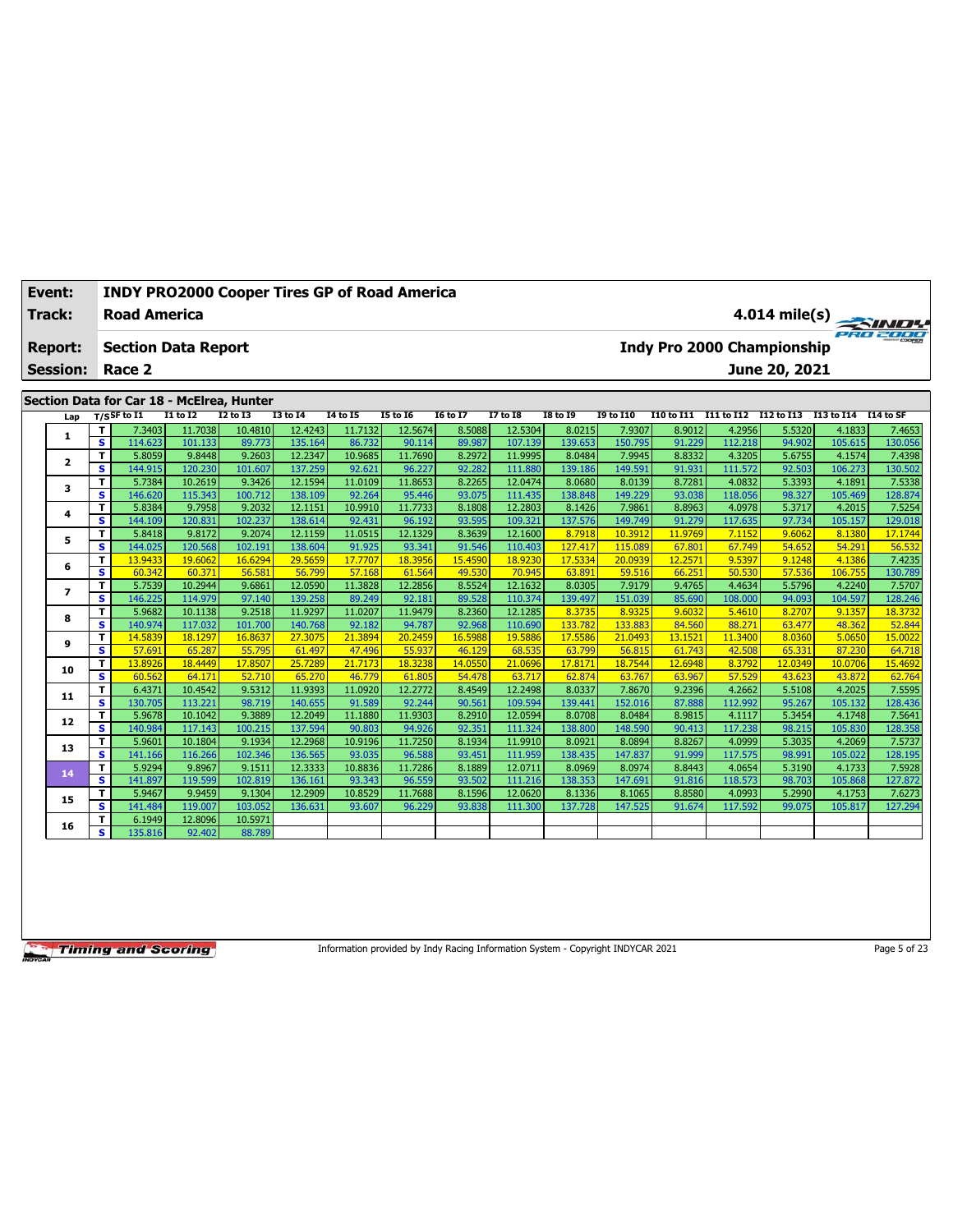| Event:                 |                                                                | <b>INDY PRO2000 Cooper Tires GP of Road America</b> |                                                      |
|------------------------|----------------------------------------------------------------|-----------------------------------------------------|------------------------------------------------------|
| Track:                 | <b>Road America</b>                                            |                                                     |                                                      |
| <b>Report:</b>         | <b>Section Data Report</b>                                     |                                                     | $4.014$ mile(s)<br><b>Indy Pro 2000 Championship</b> |
| <b>Session: Race 2</b> |                                                                |                                                     | June 20, 2021                                        |
|                        |                                                                |                                                     |                                                      |
|                        | Section Data for Car 18 - McElrea, Hunter<br>PO to SF          |                                                     |                                                      |
| Lap                    | $T/S$ Lap<br>133.5988<br>$\mathbf{T}$<br>272.2823              |                                                     |                                                      |
| $\mathbf{1}$           | $\overline{\mathbf{s}}$<br>108.163<br>49.979                   |                                                     |                                                      |
| $\mathbf{2}$           | $\overline{\mathbf{r}}$<br>126.6492                            |                                                     |                                                      |
|                        | $\overline{\mathbf{s}}$<br>114.098<br>126.6078<br>T            |                                                     |                                                      |
| 3                      | $\overline{\mathbf{s}}$<br>114.135                             |                                                     |                                                      |
| 4                      | 126.3993<br>T<br>$\overline{\mathbf{s}}$<br>114.323            |                                                     |                                                      |
| 5                      | 153.8843<br>T                                                  |                                                     |                                                      |
|                        | $\overline{\mathbf{s}}$<br>93.904<br>230.4041<br>T             |                                                     |                                                      |
| 6                      | S<br>62.718                                                    |                                                     |                                                      |
| 7                      | $\mathbf{T}$<br>129.4400<br>$\overline{\mathbf{s}}$<br>111.638 |                                                     |                                                      |
|                        | T<br>148.7464                                                  |                                                     |                                                      |
| 8                      | S<br>97.148                                                    |                                                     |                                                      |
| 9                      | 245.9107<br>T<br>$\overline{\mathbf{s}}$<br>58.763             |                                                     |                                                      |
| 10                     | T<br>246.3030                                                  |                                                     |                                                      |
|                        | S<br>58.669                                                    |                                                     |                                                      |
| 11                     | 129.1150<br>T<br>$\overline{\mathbf{s}}$<br>111.919            |                                                     |                                                      |
|                        | 127.4312<br>T                                                  |                                                     |                                                      |
| 12                     | $\overline{\mathbf{s}}$<br>113.398                             |                                                     |                                                      |
| 13                     | 126.6519<br>T<br>$\overline{\mathbf{s}}$<br>114.095            |                                                     |                                                      |
| 14                     | 126.3718<br>T                                                  |                                                     |                                                      |
|                        | $\overline{\mathbf{s}}$<br>114.348                             |                                                     |                                                      |
| 15                     | 126.4562<br>T<br>$\overline{\mathbf{s}}$<br>114.272            |                                                     |                                                      |
|                        | T                                                              |                                                     |                                                      |
| 16                     | $\overline{\mathbf{s}}$                                        |                                                     |                                                      |

Information provided by Indy Racing Information System - Copyright INDYCAR 2021 Page 6 of 23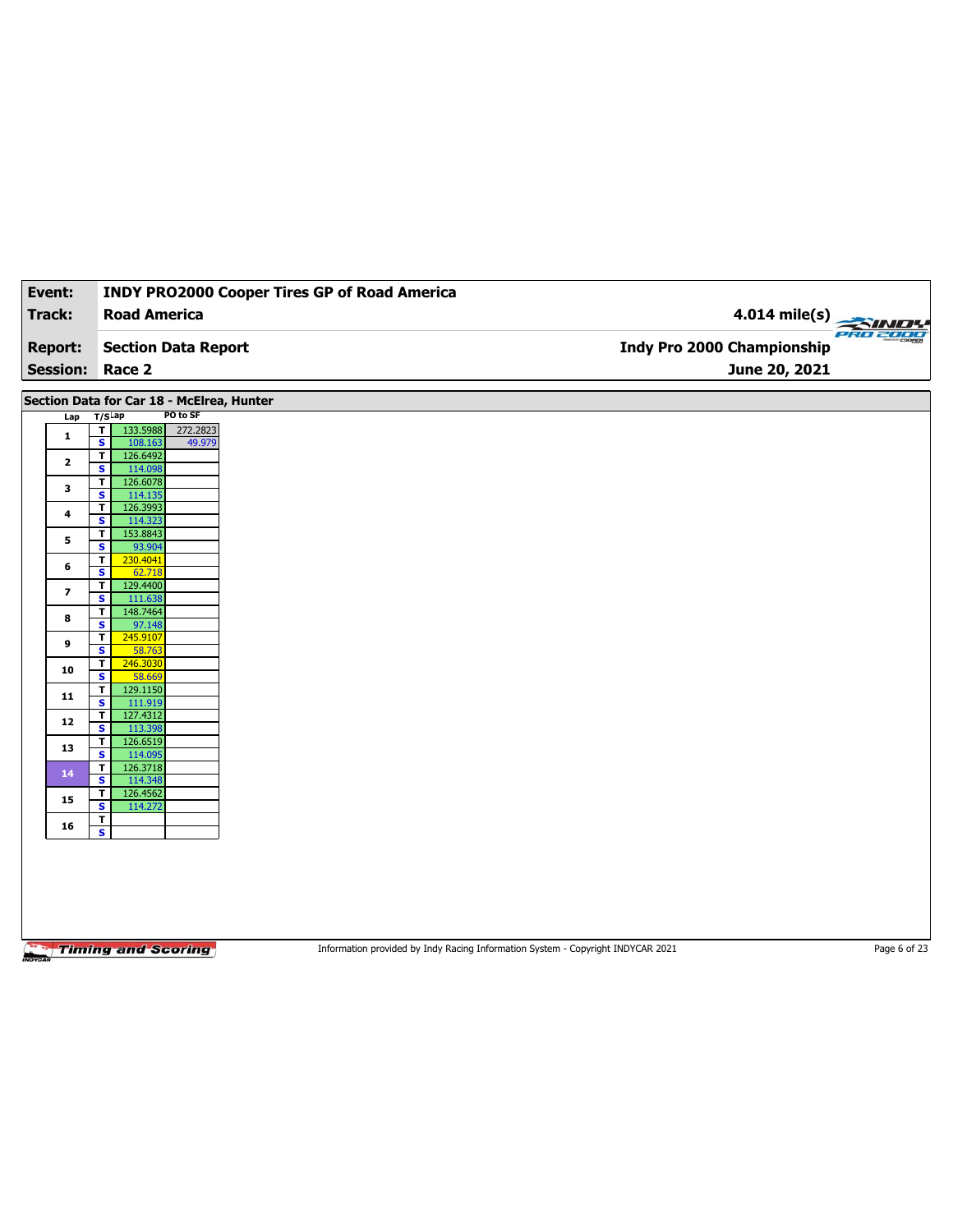| Event:                   |                              | <b>INDY PRO2000 Cooper Tires GP of Road America</b> |                    |                  |                    |                   |                   |                  |                    |                   |                   |                   |                   |                                   |                   |                   |
|--------------------------|------------------------------|-----------------------------------------------------|--------------------|------------------|--------------------|-------------------|-------------------|------------------|--------------------|-------------------|-------------------|-------------------|-------------------|-----------------------------------|-------------------|-------------------|
| <b>Track:</b>            |                              | <b>Road America</b>                                 |                    |                  |                    |                   |                   |                  |                    |                   |                   |                   |                   |                                   |                   | $4.014$ mile(s)   |
| <b>Report:</b>           |                              | <b>Section Data Report</b>                          |                    |                  |                    |                   |                   |                  |                    |                   |                   |                   |                   | <b>Indy Pro 2000 Championship</b> |                   |                   |
| <b>Session:</b>          |                              | Race 2                                              |                    |                  |                    |                   |                   |                  |                    |                   |                   |                   |                   | June 20, 2021                     |                   |                   |
|                          |                              |                                                     |                    |                  |                    |                   |                   |                  |                    |                   |                   |                   |                   |                                   |                   |                   |
|                          |                              | Section Data for Car 21 - Simpson, Kyffin (R)       |                    |                  |                    |                   |                   |                  |                    |                   |                   |                   |                   |                                   |                   |                   |
| Lap                      |                              | T/SSF to I1                                         | <b>I1 to I2</b>    | <b>I2 to I3</b>  | <b>I3 to 14</b>    | <b>14 to 15</b>   | <b>15 to 16</b>   | 16 to 17         | <b>I7 to I8</b>    | <b>I8 to 19</b>   | <b>19 to I10</b>  | <b>I10 to I11</b> |                   | I11 to I12 I12 to I13 I13 to I14  |                   | I14 to SF         |
| 1                        | т                            | 7.3978                                              | 11.7358            | 10.0326          | 12.2136            | 11.4596           | 12.7322           | 8.8053           | 12.3749            | 8.0051            | 7.9464            | 8.9057            | 4.1336            | 5.5959                            | 4.1681            | 7.4697            |
|                          | $\overline{\mathbf{s}}$      | 113,732                                             | 100.857            | 93.785<br>9.3099 | 137.496            | 88.651            | 88.948            | 86.957<br>8.3036 | 108,486            | 139.939<br>8.0070 | 150.497           | 91.183            | 116.616<br>4.1697 | 93.819                            | 106,000           | 129.980           |
| $\overline{\mathbf{2}}$  | T.<br>s                      | 5.7458<br>146.431                                   | 10.0954<br>117.245 | 101.065          | 11.9816<br>140.158 | 11.1188<br>91.369 | 11.8997<br>95.170 | 92.211           | 12.0201<br>111.688 | 139.906           | 7.9160<br>151.075 | 9.1655<br>88.598  | 115.607           | 5.5033<br>95.397                  | 4.1573<br>106.275 | 7.4958<br>129.527 |
|                          | T                            | 5.8303                                              | 9.9118             | 9.1617           | 12.1324            | 10.9489           | 11.7348           | 8.2547           | 11.9548            | 8.0216            | 7.9880            | 8.7637            | 4.0566            | 5.4996                            | 4.1458            | 7.4493            |
| 3                        | $\overline{\mathbf{s}}$      | 144.309                                             | 119.417            | 102.700          | 138.416            | 92.786            | 96.508            | 92.757           | 112.298            | 139.651           | 149.713           | 92.660            | 118.830           | 95.461                            | 106.570           | 130.336           |
|                          | T                            | 5.7484                                              | 9.8468             | 9.2317           | 11.9790            | 10.8118           | 11.7007           | 8.1087           | 11.9610            | 8.0468            | 7.9974            | 8.7605            | 4.3809            | 5.6769                            | 4.1983            | 7.4510            |
| 4                        | $\overline{\mathbf{s}}$      | 146.365                                             | 120,205            | 101.922          | 140.189            | 93.963            | 96.789            | 94.427           | 112.240            | 139.214           | 149.537           | 92.694            | 110.033           | 92.480                            | 105.237           | 130.306           |
|                          | T                            | 5.7428                                              | 10.1279            | 9.5764           | 12.1185            | 11.2102           | 11.8422           | 8.1697           | 11.9629            | 8.0781            | 10.5992           | 11.7435           | 7.1407            | 9.4060                            | 7.9727            | 17,2041           |
| 5                        | s                            | 146.508                                             | 116.869            | 98.253           | 138.575            | 90.624            | 95.633            | 93.722           | 112.222            | 138.675           | 112.830           | 69.149            | 67.507            | 55.815                            | 55.416            | 56.435            |
| 6                        | T                            | 14.2278                                             | 19.9108            | 15.8682          | 26.8748            | 18.8550           | 19.8810           | 12.7518          | 21.8373            | 17.1548           | 19.6116           | 14.4961           | 9.5159            | 9.6319                            | 4.2701            | 7.5132            |
|                          | $\overline{\mathbf{s}}$      | 59.135                                              | 59.447             | 59.295           | 62.487             | 53.880            | 56.964            | 60.045           | 61.477             | 65.301            | 60.980            | 56.018            | 50.657            | 54.506                            | 103.468           | 129.227           |
| $\overline{\phantom{a}}$ | T                            | 5.7467                                              | 10.4619            | 9.6107           | 12.1981            | 10.9696           | 12.1093           | 8.2651           | 12.0094            | 8.0055            | 7.8583            | 9.0925            | 4.2841            | 5.6155                            | 4.1142            | 7.4338            |
|                          | s                            | 146.408                                             | 113.138            | 97.902           | 137.670            | 92.611            | 93.523            | 92.640           | 111.787            | 139.932           | 152.184           | 89.309            | 112.520           | 93.491                            | 107.389           | 130.607           |
| 8                        | T.                           | 5.7546                                              | 10.0210            | 9.3143           | 12.2310            | 11.0503           | 11.7925           | 8.2807           | 12.0055            | 8.1233            | 9.0500            | 9.4284            | 4.7766            | 8.9254                            | 8.1917            | 19.0542           |
|                          | s                            | 146.207                                             | 118.116            | 101.018          | 137.300            | 91.935            | 96.036            | 92.466           | 111.824            | 137,903           | 132.145           | 86.128            | 100.918           | 58.821                            | 53.935            | 50.955            |
| 9                        | T.                           | 13.5427                                             | 19.0567            | 16.2592          | 27,4341            | 19,0004           | 21.4897           | 14.2063          | 22,6028            | 17,8644           | 21,4090           | 12.3606           | 7.5039            | 9.6660                            | 7.7621            | 15.6251           |
|                          | s                            | 62.127                                              | 62.111             | 57.869           | 61.213             | 53.468            | 52.700            | 53.897           | 59.395             | 62.707            | 55.860            | 65.696            | 64.239            | 54.314                            | 56.920            | 62.138            |
| 10                       | T.                           | 13.2689                                             | 18.8116            | 15.5791          | 26.7554            | 20.4268           | 19.3155           | 13.7676          | 23,0151            | 17.9970           | 18.5019           | 13.7500           | 9.1259            | 12.0497                           | 10.1420           | 15.8073           |
|                          | s                            | 63.409                                              | 62.921             | 60.396           | 62.766             | 49.734            | 58.632            | 55.615           | 58.331             | 62.245            | 64.637            | 59.058            | 52.822            | 43.570                            | 43.563            | 61.422            |
| 11                       | T<br>$\overline{\mathbf{s}}$ | 6.5519                                              | 10.5422            | 9.8136<br>95.878 | 12.0710<br>139.120 | 11.1413<br>91.184 | 12.4462           | 8.2791<br>92.484 | 12.1082<br>110.875 | 8.0751<br>138,726 | 7.9696<br>150.059 | 8.9544            | 4.1171<br>117.084 | 5.5648<br>94.343                  | 4.2050<br>105.070 | 7.5120            |
|                          | T                            | 128.415<br>5.8380                                   | 112,276<br>9.9902  | 9.2515           | 12.0429            | 11.0068           | 90.992<br>11.8991 | 8.2631           | 12.0533            | 8.0366            | 7.9137            | 90.687<br>8.7698  | 4.2281            | 5.5541                            | 4.1732            | 129.248<br>7.4564 |
| 12                       | s.                           | 144.118                                             | 118.480            | 101.703          | 139.445            | 92.298            | 95.175            | 92.663           | 111.380            | 139.391           | 151.119           | 92.596            | 114.010           | 94.525                            | 105.870           | 130.212           |
|                          | T                            | 5.7872                                              | 9.9293             | 9.1950           | 12.0946            | 10.9218           | 11.6987           | 8.1916           | 12.0393            | 8.0252            | 7.9553            | 8.9140            | 4.0920            | 5.5106                            | 4.1365            | 7.4143            |
| 13                       | $\overline{\mathbf{s}}$      | 145.384                                             | 119.206            | 102.328          | 138.849            | 93.017            | 96.806            | 93.472           | 111.510            | 139.589           | 150.329           | 91.098            | 117.802           | 95.271                            | 106.810           | 130.951           |
|                          | T                            | 5.7762                                              | 9.8937             | 9.2701           | 12.0994            | 10.9222           | 11.7985           | 8.2479           | 12.0675            | 8.0492            | 7.9505            | 8.7347            | 4.0926            | 5.4399                            | 4.1855            | 7.4842            |
| 14                       | s                            | 145.660                                             | 119.635            | 101.499          | 138.794            | 93.013            | 95.987            | 92.834           | 111.249            | 139.172           | 150.419           | 92.968            | 117.785           | 96.509                            | 105.559           | 129.728           |
|                          | T.                           | 5.8153                                              | 9.9058             | 9.2679           | 12.1288            | 10.7966           | 11.8210           | 8.1512           | 11.9692            | 8.0246            | 7.9467            | 8.7478            | 4.0672            | 5.4233                            | 4.1804            | 7.4660            |
| 15                       | s                            | 144.681                                             | 119.489            | 101.523          | 138.457            | 94.095            | 95.804            | 93.935           | 112.163            | 139.599           | 150.491           | 92.829            | 118.520           | 96.805                            | 105.688           | 130.044           |
|                          | T                            | 6.4466                                              | 12.1511            | 10.4995          |                    |                   |                   |                  |                    |                   |                   |                   |                   |                                   |                   |                   |
| 16                       | s                            | 130.513                                             | 97.410             | 89.615           |                    |                   |                   |                  |                    |                   |                   |                   |                   |                                   |                   |                   |
|                          |                              |                                                     |                    |                  |                    |                   |                   |                  |                    |                   |                   |                   |                   |                                   |                   |                   |

Information provided by Indy Racing Information System - Copyright INDYCAR 2021

Page 7 of 23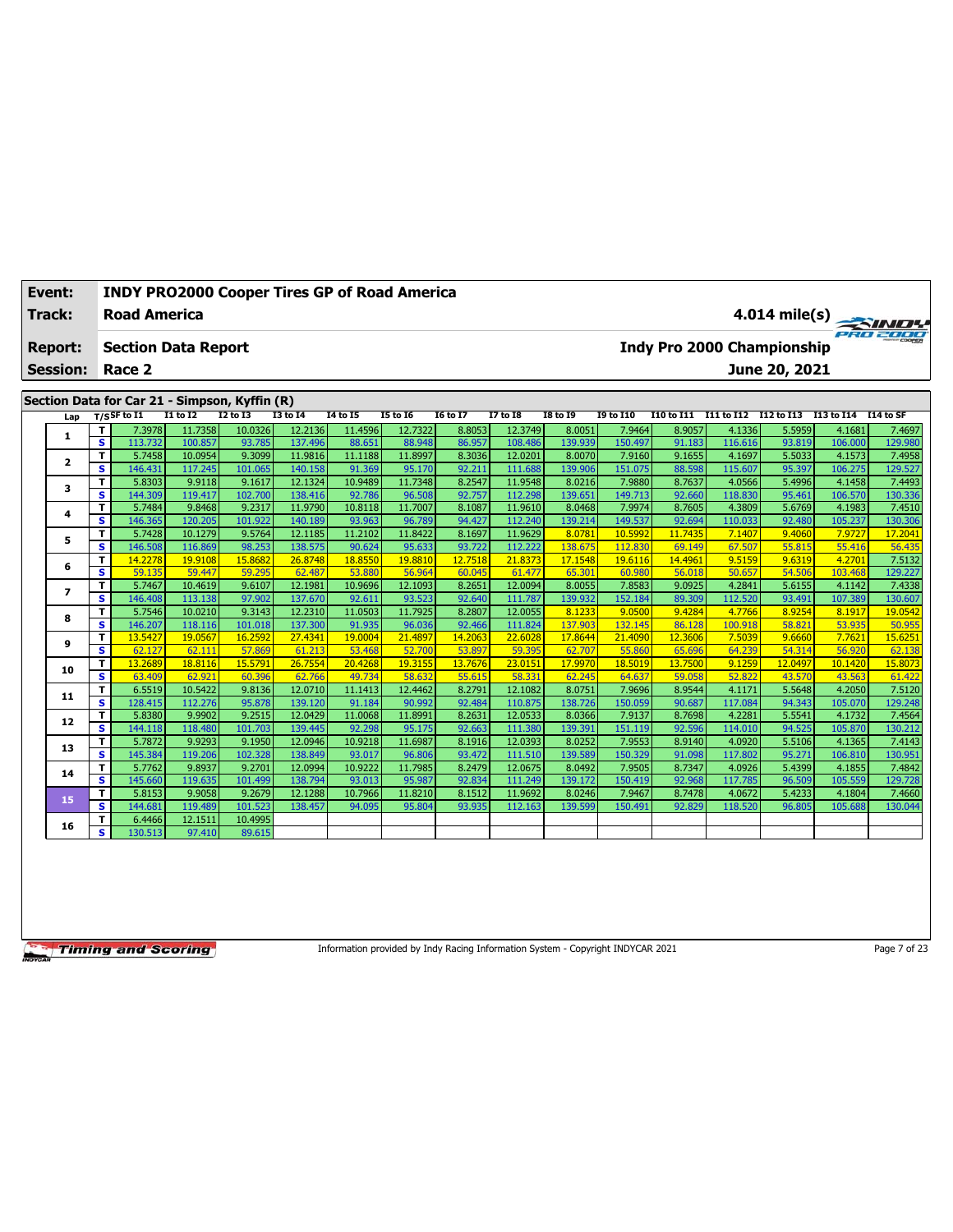| Event:                   | <b>INDY PRO2000 Cooper Tires GP of Road America</b>                                 |                            |
|--------------------------|-------------------------------------------------------------------------------------|----------------------------|
| Track:                   | <b>Road America</b>                                                                 | $4.014$ mile(s)            |
|                          |                                                                                     |                            |
| <b>Report:</b>           | <b>Section Data Report</b>                                                          | Indy Pro 2000 Championship |
| <b>Session: Race 2</b>   |                                                                                     | June 20, 2021              |
|                          | Section Data for Car 21 - Simpson, Kyffin (R)                                       |                            |
| Lap                      | PO to SF<br>$T/S$ Lap                                                               |                            |
| $\mathbf{1}$             | $\mathbf T$<br>132.9763<br>273.6817<br>$\overline{\mathbf{s}}$<br>108.669<br>49.723 |                            |
| $\mathbf{2}$             | T<br>126.8895<br>S<br>113.882                                                       |                            |
| 3                        | 125.8540<br>T                                                                       |                            |
|                          | $\overline{\mathbf{s}}$<br>114.819<br>125.8999<br>T                                 |                            |
| 4                        | S<br>114.777<br>152.8949<br>T                                                       |                            |
| 5                        | $\overline{\mathbf{s}}$<br>94.512                                                   |                            |
| 6                        | 232.4003<br>T<br>S<br>62.179                                                        |                            |
| $\overline{\phantom{a}}$ | 127.7747<br>$\mathbf T$<br>$\overline{\mathbf{s}}$<br>113.093                       |                            |
| 8                        | 147.9995<br>T                                                                       |                            |
|                          | S<br>97.638<br>$\mathbf T$<br>245.7830                                              |                            |
| 9                        | $\overline{\mathbf{s}}$<br>58.793<br>T<br>248.3138                                  |                            |
| 10                       | S<br>58.194                                                                         |                            |
| 11                       | 129.3515<br>$\mathbf{T}$                                                            |                            |
|                          | $\overline{\mathbf{s}}$<br>111.714<br>126.4768<br>T                                 |                            |
| 12                       | S<br>114.253<br>$\mathbf{T}$                                                        |                            |
| 13                       | 125.9054<br>$\overline{\mathbf{s}}$<br>114.772                                      |                            |
| 14                       | 126.0121<br>T<br>S<br>114.675                                                       |                            |
| 15                       | 125.7118<br>T<br>$\overline{\mathbf{s}}$<br>114.949                                 |                            |
|                          | T<br>$\overline{\mathbf{s}}$                                                        |                            |
| 16                       |                                                                                     |                            |

Information provided by Indy Racing Information System - Copyright INDYCAR 2021 Page 8 of 23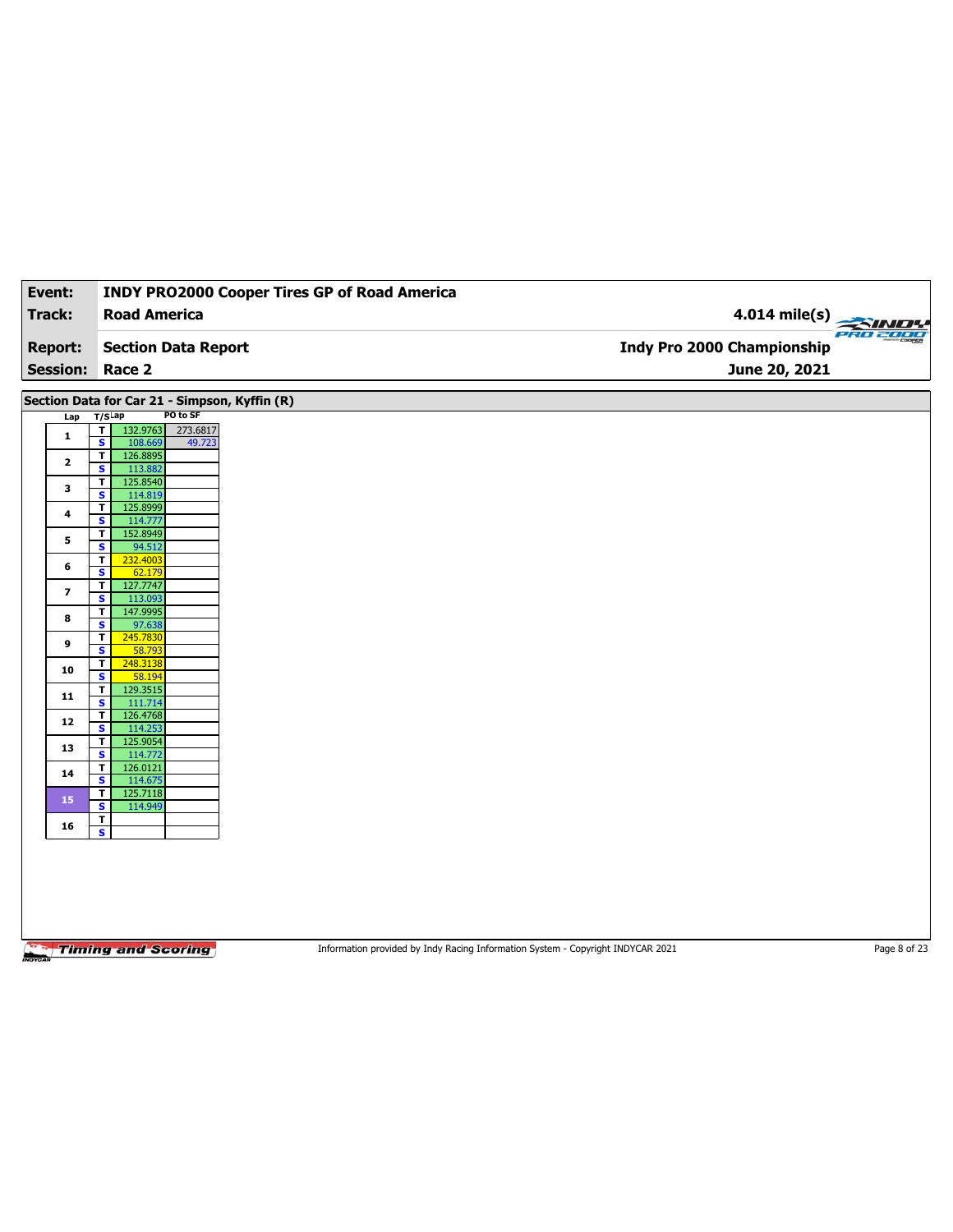| Event:          |        | <b>INDY PRO2000 Cooper Tires GP of Road America</b>          |                   |                   |                   |                   |                   |                   |                   |                   |                   |                   |                   |                                   |                  |                   |
|-----------------|--------|--------------------------------------------------------------|-------------------|-------------------|-------------------|-------------------|-------------------|-------------------|-------------------|-------------------|-------------------|-------------------|-------------------|-----------------------------------|------------------|-------------------|
| <b>Track:</b>   |        | <b>Road America</b>                                          |                   |                   |                   |                   |                   |                   |                   |                   |                   |                   |                   |                                   |                  | $4.014$ mile(s)   |
| <b>Report:</b>  |        | <b>Section Data Report</b>                                   |                   |                   |                   |                   |                   |                   |                   |                   |                   |                   |                   | <b>Indy Pro 2000 Championship</b> |                  |                   |
| <b>Session:</b> |        | Race 2                                                       |                   |                   |                   |                   |                   |                   |                   |                   |                   |                   |                   | June 20, 2021                     |                  |                   |
|                 |        |                                                              |                   |                   |                   |                   |                   |                   |                   |                   |                   |                   |                   |                                   |                  |                   |
|                 |        | Section Data for Car 22 - Sulaiman, Manuel<br>$T/S$ SF to I1 | $I1$ to $I2$      | <b>I2 to I3</b>   | <b>I3 to 14</b>   | <b>I4 to I5</b>   | <b>I5 to 16</b>   | <b>I6 to I7</b>   | <b>I7 to 18</b>   | <b>I8 to 19</b>   | <b>I9 to I10</b>  | <b>I10 to I11</b> |                   | I11 to I12 I12 to I13 I13 to I14  |                  | I14 to SF         |
| Lap             | T      | 7.5105                                                       | 10.8765           | 9.6233            | 12.4387           | 11.0063           | 12.0201           | 8.2747            | 12.0853           | 8.1597            | 8.2356            | 9.1748            | 4.3048            | 5.4909                            | 4.1569           | 7.6186            |
| 1               | s      | 112.025                                                      | 108.825           | 97.774            | 135.008           | 92.303            | 94.217            | 92.533            | 111.085           | 137.288           | 145.212           | 88.508            | 111.979           | 95.613                            | 106.285          | 127.439           |
|                 | T      | 5.9546                                                       | 9.9097            | 9.2696            | 12.3743           | 10.9341           | 11.7431           | 8.1456            | 11.8989           | 8.1216            | 8.2189            | 8.8995            | 4.1010            | 5.4073                            | 4.1395           | 7.6041            |
| $\overline{2}$  | s      | 141.296                                                      | 119.442           | 101.505           | 135.710           | 92.912            | 96.440            | 93.999            | 112.826           | 137.932           | 145.507           | 91.246            | 117.543           | 97.091                            | 106.732          | 127.682           |
|                 | T      | 5.9598                                                       | 9.8859            | 9.2018            | 12.3243           | 11.1065           | 11.9435           | 8.1241            | 11.9617           | 8.1330            | 8.1806            | 8.7870            | 4.1035            | 5.4012                            | 4.1292           | 7.5978            |
| з               | s      | 141.173                                                      | 119.730           | 102.253           | 136.261           | 91.470            | 94.821            | 94.248            | 112.233           | 137.739           | 146.188           | 92.414            | 117.472           | 97.201                            | 106.998          | 127.788           |
| 4               | T      | 5.9339                                                       | 9.8641            | 9.1238            | 12.2957           | 10.8017           | 11.7524           | 8.0966            | 11.9868           | 8.1236            | 8.1626            | 9.5078            | 4.2968            | 5.4600                            | 4.1785           | 7.5896            |
|                 | s      | 141.789                                                      | 119.994           | 103.127           | 136.578           | 94.051            | 96.363            | 94.568            | 111.998           | 137.898           | 146.511           | 85.408            | 112.187           | 96.154                            | 105.736          | 127.926           |
| 5               | T      | 5.9377                                                       | 10.6443           | 9.7651            | 12.0327           | 11.3636           | 11.9075           | 8.2318            | 12.1856           | 8.2427            | 10.5914           | 11.5487           | 7.1889            | 9.4074                            | 8.0194           | 17,0719           |
|                 | s      | 141.699                                                      | 111.199           | 96.354            | 139.563           | 89.400            | 95.108            | 93.015            | 110.171           | 135,905           | 112.913           | 70.315            | 67.054            | 55,807                            | 55.094           | 56.872            |
| 6               | T      | 14.1458                                                      | 19.8329           | 16.1625           | 28.1260           | 17.8265           | 19.4092           | 12.8641           | 21,8233           | 17.1868           | 19.8188           | 14.0889           | 9.5123            | 9.5027                            | 4.2375           | 7.4419            |
|                 | s      | 59.478                                                       | 59.680            | 58.216            | 59.707            | 56.989            | 58.349            | 59.521            | 61.517            | 65.180            | 60.342            | 57.637            | 50.676            | 55.247                            | 104.264          | 130.465           |
| $\overline{ }$  | T      | 5.6620                                                       | 10.4016           | 9.7729            | 12.0912           | 11.1379           | 12.0488           | 8.4358            | 12.1805           | 8.0320            | 7.9676            | 8.8728            | 4.1878            | 5.6071                            | 4.1367           | 7.4190            |
|                 | s      | 148.598                                                      | 113.794           | 96.277            | 138.888           | 91.212            | 93.993            | 90.766            | 110.217           | 139.471           | 150.097           | 91.521            | 115.107           | 93.631                            | 106.805          | 130.868           |
| 8               | T      | 5.7451                                                       | 9.9362            | 9.4731            | 12.2571           | 11.0072           | 11.8361           | 8.3202            | 12.0963           | 8.0720            | 8.7701            | 10.1096           | 5.4211            | 8.0738                            | 8.6070           | 18.9301           |
|                 | s      | 146.449                                                      | 119.124           | 99.324            | 137.008           | 92.295            | 95.682            | 92.027            | 110.984           | 138.779           | 136.362           | 80.324            | 88,920            | 65.025                            | 51.332           | 51,289            |
| 9               | T<br>s | 13.5673<br>62.014                                            | 18.6358<br>63.514 | 16.4858<br>57.074 | 27.1516<br>61.850 | 19.4334<br>52,276 | 21.2938<br>53.184 | 14.6957<br>52.102 | 22,2505<br>60.336 | 17.5097<br>63.978 | 21.7694<br>54.935 | 12.7742<br>63.569 | 11.1031<br>43.415 | 6.5320<br>80.374                  | 6.4797<br>68.185 | 15.7461<br>61.660 |
|                 | T      | 13,2221                                                      | 19.5456           | 15.0569           | 27.6243           | 19.7199           | 19.0700           | 13.7828           | 22.6899           | 18.1425           | 18.5729           | 13.6276           | 8.9875            | 12.0829                           | 10.0948          | 15.5566           |
| 10              | s      | 63.633                                                       | 60.558            | 62.490            | 60.791            | 51.517            | 59.386            | 55.553            | 59.167            | 61.746            | 64.390            | 59.588            | 53.635            | 43.450                            | 43.767           | 62.411            |
|                 | T      | 6.5469                                                       | 10.3662           | 9.6859            | 12.1733           | 11.1466           | 14.4943           | 8.3799            | 12.3199           | 8.0935            | 8.0149            | 9.1239            | 4.1555            | 5.4797                            | 4.1750           | 7.4904            |
| 11              | s      | 128.513                                                      | 114.182           | 97.142            | 137.951           | 91.141            | 78.134            | 91.371            | 108.970           | 138.411           | 149.211           | 89.002            | 116.002           | 95.808                            | 105.825          | 129.620           |
|                 | T      | 5.8312                                                       | 10.0454           | 9.4514            | 12.3060           | 10.8681           | 11.8038           | 8.2607            | 12.2815           | 8.0830            | 8.0006            | 8.8539            | 4.0972            | 5.4209                            | 4.1585           | 7.4272            |
| 12              | s      | 144.287                                                      | 117,829           | 99.552            | 136,463           | 93.476            | 95.944            | 92.690            | 109.311           | 138.591           | 149.477           | 91.716            | 117.652           | 96.847                            | 106.245          | 130.723           |
|                 | T      | 5.7732                                                       | 10.0705           | 9.5655            | 12.0132           | 11.1617           | 11.8229           | 8.2050            | 12.1408           | 8.0580            | 8.0833            | 8.9091            | 4.0792            | 5.4140                            | 4.1599           | 7.4885            |
| 13              | s      | 145.736                                                      | 117.535           | 98.365            | 139.789           | 91.017            | 95.789            | 93.319            | 110.578           | 139.02            | 147.948           | 91.148            | 118.172           | 96.971                            | 106.209          | 129.653           |
| 14              | T      | 5.8416                                                       | 9.8969            | 9.3236            | 12.3679           | 10.9411           | 11.6757           | 8.2480            | 12.1320           | 8.0892            | 8.0481            | 8.8448            | 4.0714            | 5.4098                            | 4.1513           | 7.5240            |
|                 | s      | 144.030                                                      | 119.597           | 100.917           | 135.780           | 92.853            | 96.996            | 92.832            | 110.658           | 138.484           | 148.595           | 91.810            | 118.398           | 97.046                            | 106.429          | 129.042           |
| 15              | T      | 5.8678                                                       | 9.8554            | 9.1641            | 12.1386           | 10.8535           | 11.6977           | 8.1692            | 12.1900           | 8.0877            | 8.0438            | 8.7635            | 4.0776            | 5.3890                            | 4.2237           | 7.5617            |
|                 | s      | 143.387                                                      | 120.100           | 102.673           | 138.345           | 93.602            | 96.814            | 93.728            | 110.131           | 138.510           | 148.675           | 92.662            | 118.218           | 97.421                            | 104.605          | 128.398           |
| 16              | т      | 6.5314                                                       | 12.6445           | 11.0008           |                   |                   |                   |                   |                   |                   |                   |                   |                   |                                   |                  |                   |
|                 | s      | 128.818                                                      | 93.609            | 85.531            |                   |                   |                   |                   |                   |                   |                   |                   |                   |                                   |                  |                   |

Information provided by Indy Racing Information System - Copyright INDYCAR 2021

Page 9 of 23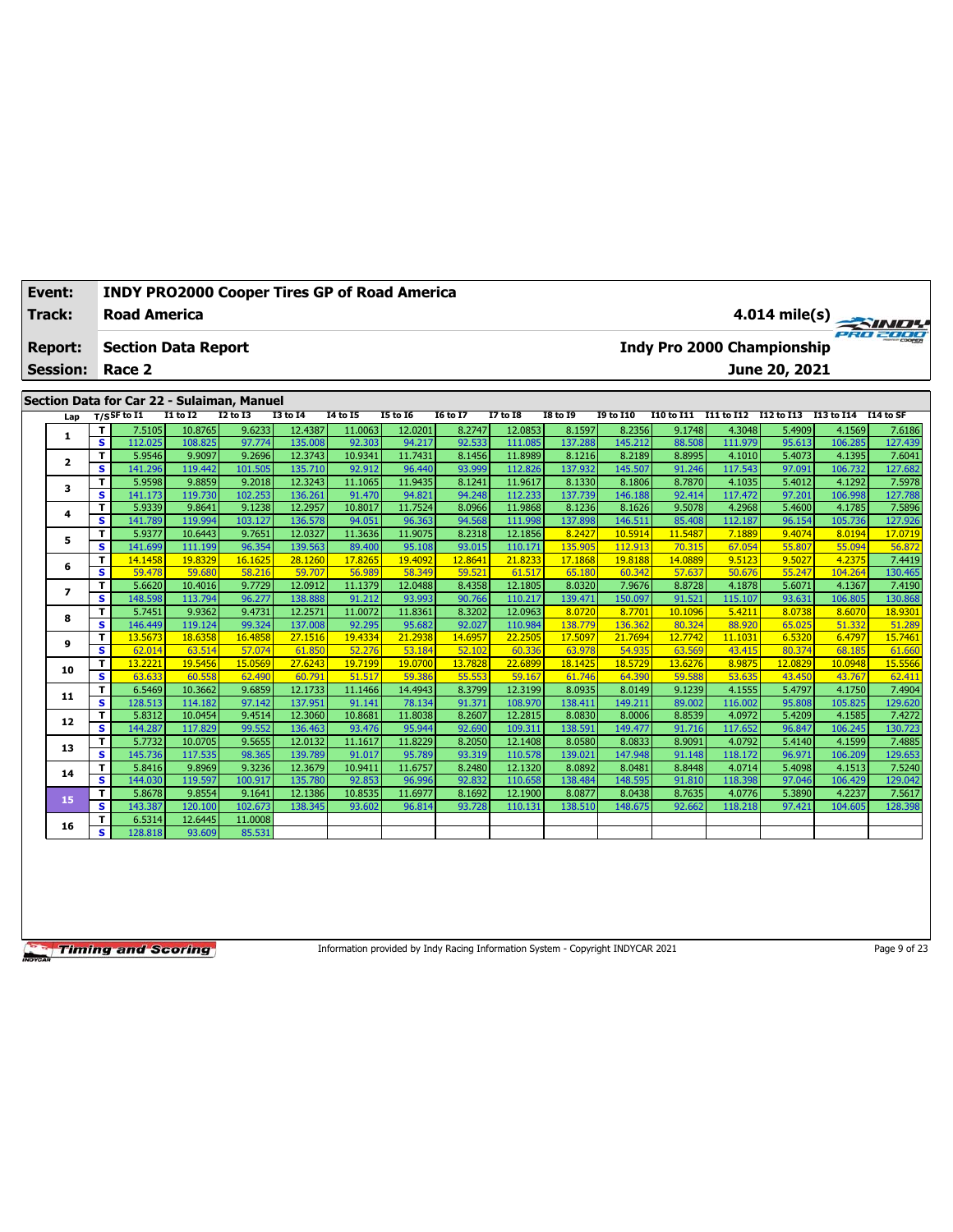| Event:          | <b>INDY PRO2000 Cooper Tires GP of Road America</b>                       |                            |
|-----------------|---------------------------------------------------------------------------|----------------------------|
| <b>Track:</b>   | <b>Road America</b>                                                       | $4.014$ mile(s)            |
|                 |                                                                           |                            |
| <b>Report:</b>  | <b>Section Data Report</b>                                                | Indy Pro 2000 Championship |
| <b>Session:</b> | Race 2                                                                    | June 20, 2021              |
|                 | Section Data for Car 22 - Sulaiman, Manuel                                |                            |
| Lap             | PO to SF<br>$T/S$ Lap                                                     |                            |
| $\mathbf{1}$    | 130.9767<br>280.4647<br>T<br>$\overline{\mathbf{s}}$<br>110.328<br>48.521 |                            |
| $\mathbf{2}$    | 126.7218<br>$\overline{\mathsf{r}}$                                       |                            |
|                 | $\overline{\mathbf{s}}$<br>114.032<br>126.8399<br>$\mathbf{T}$            |                            |
| 3               | $\overline{\mathbf{s}}$<br>113.926                                        |                            |
| 4               | 127.1739<br>$\overline{\mathsf{r}}$<br>S<br>113.627                       |                            |
|                 | 154.1387<br>T                                                             |                            |
| 5               | 93.749<br>s                                                               |                            |
| 6               | 231.9792<br>T<br>$\overline{\mathbf{s}}$<br>62.292                        |                            |
| 7               | 127.9537<br>T                                                             |                            |
|                 | 112.935<br>$\overline{\mathbf{s}}$<br>148.6550<br>T                       |                            |
| 8               | S<br>97.208                                                               |                            |
| 9               | 245.4281<br>T                                                             |                            |
|                 | $\overline{\mathbf{s}}$<br>58.878<br>247.7763<br>T                        |                            |
| 10              | $\mathbf{s}$<br>58.320                                                    |                            |
| 11              | 131.6459<br>$\mathbf{r}$                                                  |                            |
|                 | $\overline{\mathbf{s}}$<br>109.767<br>126.8894<br>T                       |                            |
| 12              | S<br>113.882                                                              |                            |
| 13              | 126.9448<br>T<br>$\overline{\mathbf{s}}$<br>113.832                       |                            |
| 14              | 126.5654<br>$\overline{\mathsf{r}}$                                       |                            |
|                 | $\overline{\mathbf{s}}$<br>114.173<br>$\mathbf{r}$<br>126.0833            |                            |
| 15              | $\overline{\mathbf{s}}$<br>114.610                                        |                            |
| 16              | $\overline{\mathbf{r}}$                                                   |                            |
|                 | $\overline{\mathbf{s}}$                                                   |                            |
|                 |                                                                           |                            |
|                 |                                                                           |                            |
|                 |                                                                           |                            |
|                 |                                                                           |                            |

Information provided by Indy Racing Information System - Copyright INDYCAR 2021 Page 10 of 23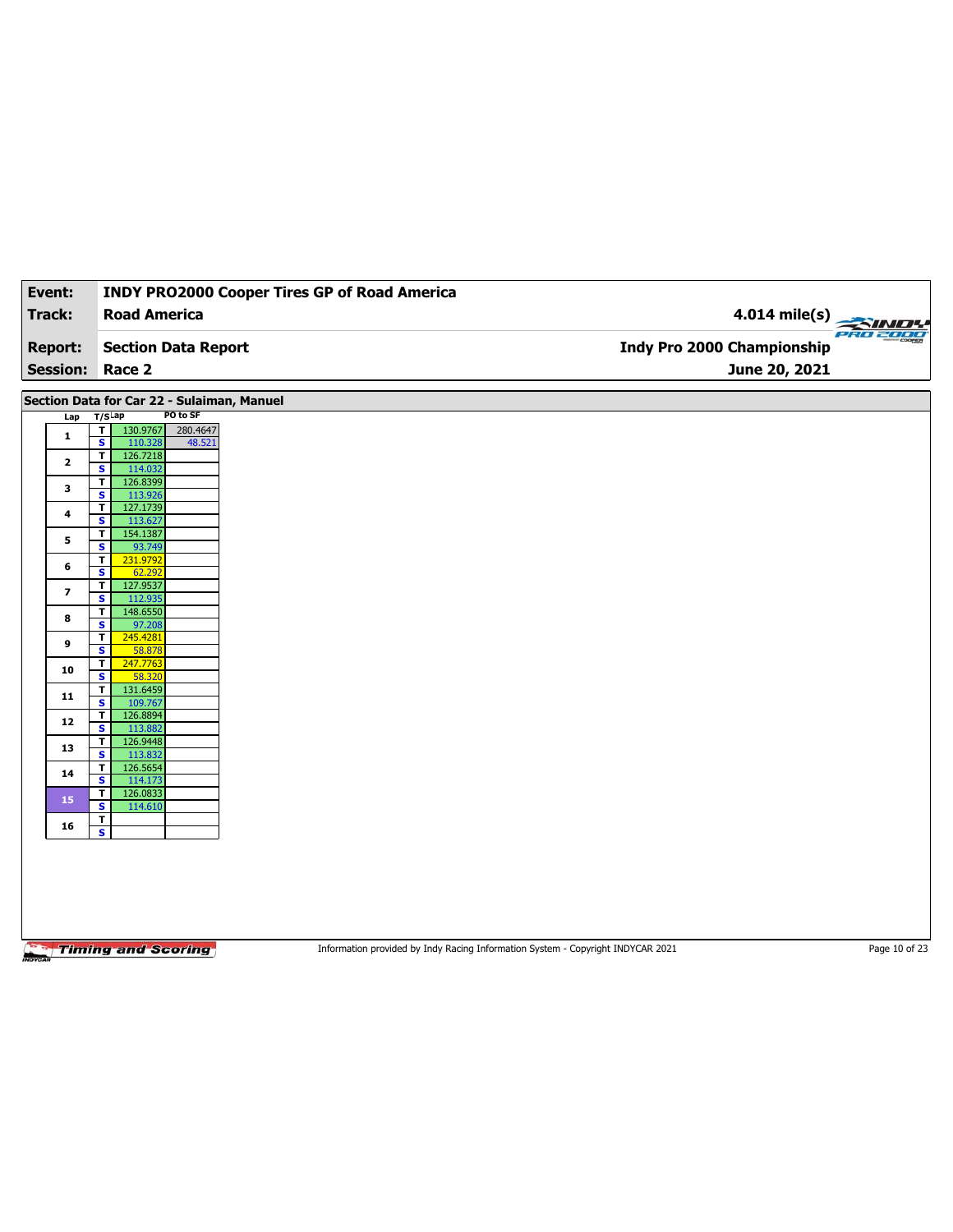| Event:          |   | <b>INDY PRO2000 Cooper Tires GP of Road America</b>       |              |              |                 |                 |                 |                 |                 |                 |                  |         |         |                                                       |         |         |
|-----------------|---|-----------------------------------------------------------|--------------|--------------|-----------------|-----------------|-----------------|-----------------|-----------------|-----------------|------------------|---------|---------|-------------------------------------------------------|---------|---------|
| Track:          |   | <b>Road America</b>                                       |              |              |                 |                 |                 |                 |                 |                 |                  |         |         | 4.014 mile(s)                                         |         |         |
| <b>Report:</b>  |   | <b>Section Data Report</b>                                |              |              |                 |                 |                 |                 |                 |                 |                  |         |         | <b>Indy Pro 2000 Championship</b>                     |         | 2302011 |
| <b>Session:</b> |   | Race 2                                                    |              |              |                 |                 |                 |                 |                 |                 |                  |         |         | June 20, 2021                                         |         |         |
|                 |   |                                                           |              |              |                 |                 |                 |                 |                 |                 |                  |         |         |                                                       |         |         |
|                 |   | Section Data for Car 3 - Roe, James (R)<br>$T/S$ SF to I1 | $I1$ to $I2$ | $I2$ to $I3$ | <b>I3 to 14</b> | <b>I4 to I5</b> | <b>I5 to 16</b> | <b>I6 to I7</b> | <b>I7 to 18</b> | <b>I8 to 19</b> | <b>I9 to I10</b> |         |         | I10 to I11 I11 to I12 I12 to I13 I13 to I14 I14 to SF |         |         |
| Lap             | т | 7.2764                                                    | 11.8443      | 10.4850      | 12.3651         | 11.6813         | 12.5900         | 8.5590          | 12.4533         | 8.0363          | 7.9510           | 9.7459  | 4.2566  | 5.6512                                                | 4.1615  | 7.4975  |
| 1               | s | 115.629                                                   | 99.933       | 89.739       | 135.811         | 86.969          | 89.952          | 89.459          | 107.803         | 139.396         | 150.410          | 83.322  | 113.247 | 92.901                                                | 106.168 | 129.498 |
|                 | T | 5.8065                                                    | 10.0934      | 9.2758       | 12.0917         | 11.0960         | 12.1055         | 8.1983          | 12.0799         | 8.0238          | 7.9669           | 8.9727  | 4.0867  | 5.4517                                                | 4.1064  | 7.4191  |
| 2               | s | 144.900                                                   | 117.268      | 101.437      | 138.882         | 91.556          | 93.553          | 93.395          | 111.135         | 139.613         | 150.110          | 90.502  | 117.955 | 96.300                                                | 107.593 | 130.866 |
|                 | T | 5.7533                                                    | 10.2189      | 9.2759       | 12.2801         | 10.8424         | 11.6442         | 8.1759          | 12.0578         | 8.0189          | 8.0337           | 8.8439  | 4.0684  | 5.3662                                                | 4.1345  | 7.5151  |
| 3               | s | 146.240                                                   | 115.828      | 101.436      | 136.751         | 93.698          | 97.259          | 93.651          | 111.339         | 139.698         | 148.862          | 91.820  | 118.485 | 97.835                                                | 106.861 | 129.194 |
|                 | т | 5.8751                                                    | 9.9185       | 9.1391       | 12.1978         | 10.7612         | 11.6084         | 8.1365          | 12.0913         | 8.0011          | 7.9287           | 8.9721  | 4.0517  | 5.4712                                                | 4.1397  | 7.4358  |
| 4               | s | 143.208                                                   | 119.336      | 102.954      | 137.674         | 94.405          | 97.559          | 94.105          | 111.030         | 140.009         | 150.833          | 90.508  | 118.974 | 95.957                                                | 106.727 | 130.572 |
| 5               | T | 5.7402                                                    | 10.0521      | 9.3624       | 12.1805         | 10.8793         | 11.9913         | 8.3374          | 12.2145         | 8.8440          | 10.3392          | 12.0789 | 7.2403  | 9.6407                                                | 8.3344  | 17.1237 |
|                 | s | 146.574                                                   | 117.750      | 100.499      | 137.869         | 93.380          | 94.443          | 91.837          | 109.910         | 126.665         | 115.667          | 67.228  | 66.578  | 54.457                                                | 53.011  | 56.700  |
| 6               | T | 14.5451                                                   | 19.2477      | 17.2385      | 29.6806         | 17.0128         | 17.9309         | 16.0430         | 19.5571         | 16.3766         | 20.1268          | 11.8649 | 9.6327  | 9.2372                                                | 4.1309  | 7.4521  |
|                 | s | 57.845                                                    | 61.495       | 54.582       | 56.580          | 59.714          | 63.159          | 47.727          | 68.645          | 68.404          | 59.419           | 68.441  | 50.043  | 56.835                                                | 106.954 | 130.287 |
| $\overline{ }$  | T | 5.7579                                                    | 10.0898      | 9.5509       | 12.0465         | 11.8258         | 12.0516         | 8.5427          | 12.2620         | 8.0063          | 7.9247           | 9.0571  | 4.3692  | 5.4716                                                | 4.1356  | 7.4426  |
|                 | s | 146.123                                                   | 117.310      | 98.515       | 139.403         | 85.906          | 93.971          | 89.630          | 109.485         | 139.918         | 150.909          | 89.658  | 110.328 | 95.950                                                | 106.833 | 130.453 |
| 8               | т | 5.7820                                                    | 10.3048      | 9.4387       | 12.5361         | 10.9822         | 480.3639        |                 |                 |                 |                  |         |         |                                                       |         |         |
|                 | s | 145.514                                                   | 114.863      | 99.686       | 133.959         | 92.505          | 2.358           |                 |                 |                 |                  |         |         |                                                       |         |         |
|                 |   |                                                           |              |              |                 |                 |                 |                 |                 |                 |                  |         |         |                                                       |         |         |

Information provided by Indy Racing Information System - Copyright INDYCAR 2021

Page 11 of 23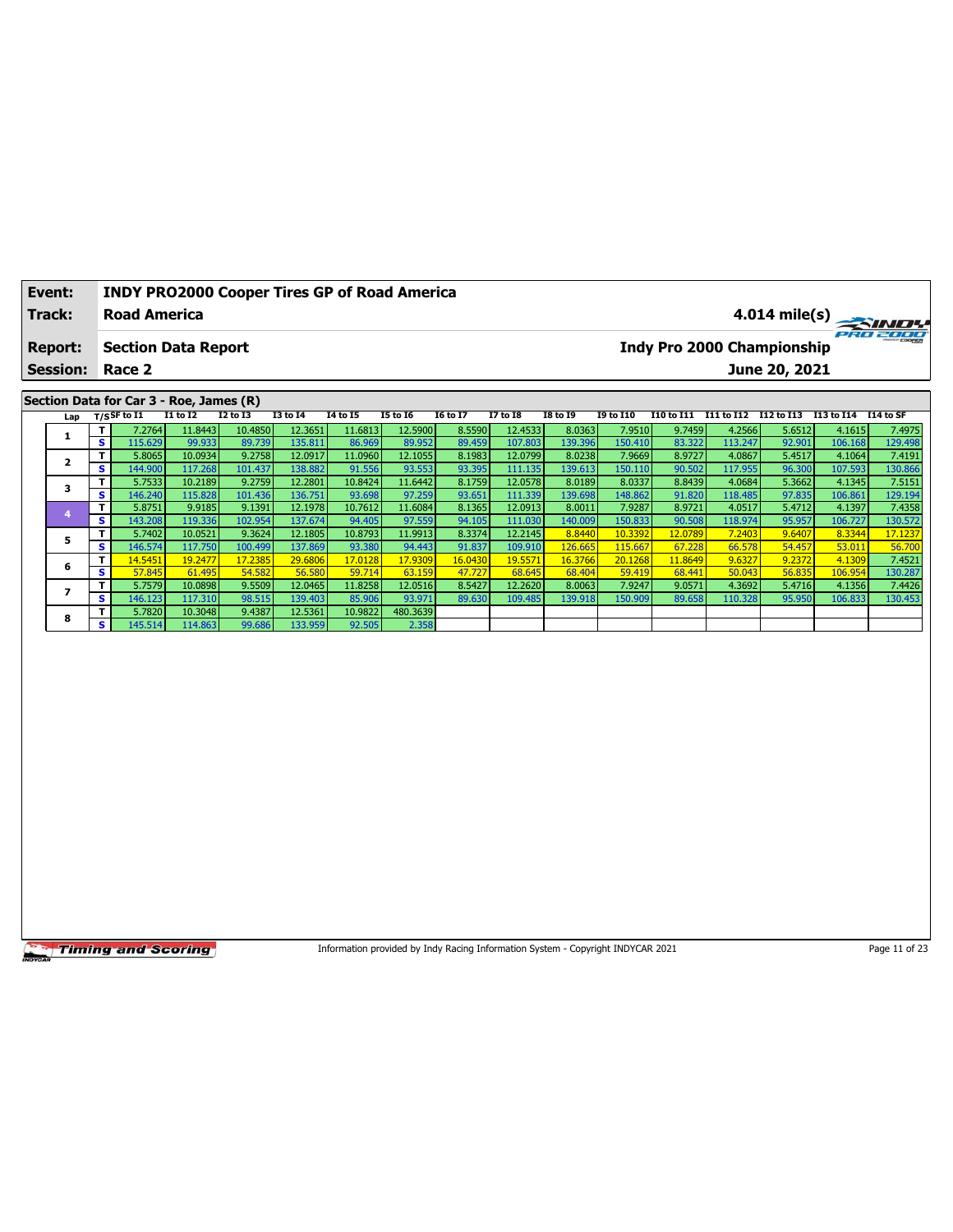| Event:                  | <b>INDY PRO2000 Cooper Tires GP of Road America</b>                       |                            |
|-------------------------|---------------------------------------------------------------------------|----------------------------|
| Track:                  | <b>Road America</b>                                                       | $4.014$ mile(s)            |
| <b>Report:</b>          | <b>Section Data Report</b>                                                | Indy Pro 2000 Championship |
| <b>Session:</b>         | Race 2                                                                    | June 20, 2021              |
|                         | Section Data for Car 3 - Roe, James (R)                                   |                            |
| Lap                     | PO to SF<br>$T/S$ Lap                                                     |                            |
| 1                       | T<br>134.5544<br>268.5709<br>$\overline{\mathbf{s}}$<br>107.394<br>50.670 |                            |
| $\mathbf{2}$            | 126.7744<br>$\overline{\mathsf{r}}$<br>$\overline{\mathbf{s}}$<br>113.985 |                            |
| 3                       | 126.2292<br>$\mathbf{T}$                                                  |                            |
| 4                       | $\overline{\mathbf{s}}$<br>114.477<br>$\overline{\mathbf{r}}$<br>125.7282 |                            |
|                         | 114.934<br>S                                                              |                            |
| 5                       | 154.3589<br>$\mathbf T$<br>$\overline{\mathbf{s}}$<br>93.616              |                            |
|                         | 230.0769<br>T                                                             |                            |
| 6                       | S<br>62.807                                                               |                            |
| $\overline{\mathbf{z}}$ | 128.5343<br>$\mathbf T$<br>$\overline{\mathbf{s}}$<br>112.424             |                            |
|                         | $\overline{\mathbf{r}}$                                                   |                            |
| 8                       | $\overline{\mathbf{s}}$                                                   |                            |
|                         |                                                                           |                            |
|                         |                                                                           |                            |
|                         |                                                                           |                            |
|                         |                                                                           |                            |
|                         |                                                                           |                            |
|                         |                                                                           |                            |
|                         |                                                                           |                            |
|                         |                                                                           |                            |
|                         |                                                                           |                            |
|                         |                                                                           |                            |

Information provided by Indy Racing Information System - Copyright INDYCAR 2021 Page 12 of 23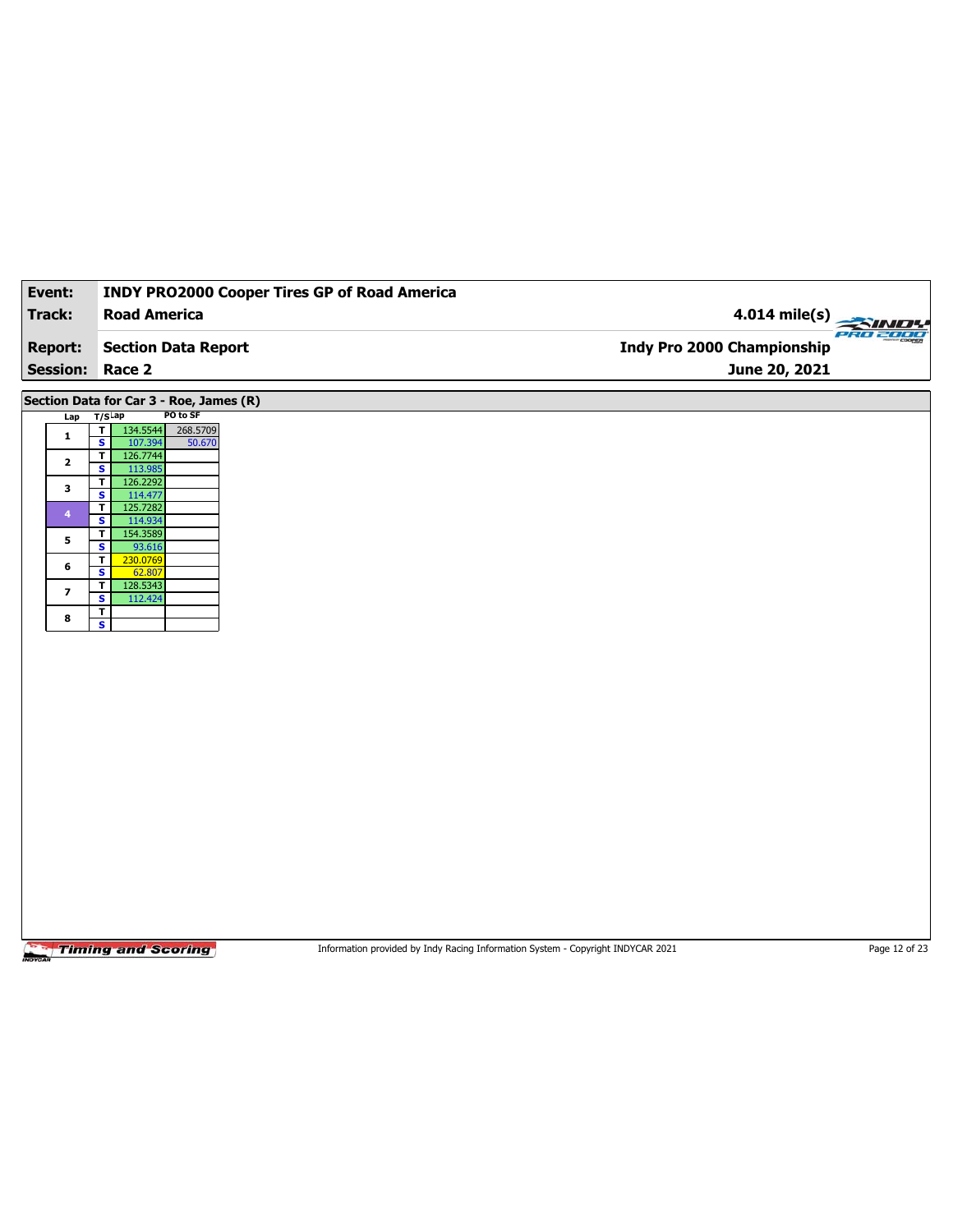| Event:          | <b>INDY PRO2000 Cooper Tires GP of Road America</b> |                                               |
|-----------------|-----------------------------------------------------|-----------------------------------------------|
| Track:          | <b>Road America</b>                                 |                                               |
| <b>Report:</b>  | <b>Section Data Report</b>                          | ero zoor<br><b>Indy Pro 2000 Championship</b> |
| <b>Session:</b> | Race 2                                              | June 20, 2021                                 |

## Section Data for Car 42 - Petrov, Artem

| Lap |     | $_{\rm T/S}$ SF to I1 | <b>I1 to I2</b> | <b>I2 to I3</b> | <b>I3 to 14</b> | <b>I4 to I5</b> | <b>I5 to 16</b> | <b>16 to 17</b> | <b>I7 to I8</b> | <b>I8 to 19</b> | <b>I9 to I10</b> | I10 to I11 | I11 to I12 | I12 to I13 | I13 to I14 | I14 to SF |
|-----|-----|-----------------------|-----------------|-----------------|-----------------|-----------------|-----------------|-----------------|-----------------|-----------------|------------------|------------|------------|------------|------------|-----------|
|     |     | 7.4321                | 11.3785         | 10.1051         | 12.1778         | 11.5170         | 12.2865         | 8.2149          | 11.9383         | 8.0638          | 8.1035           | 8.7835     | 4.0834     | 5.4961     | 4.2013     | 7.4983    |
|     |     | 13.207                | 104.024         | 93.112          | 137.900         | 88.210          | 92.174          | 93.206          | 112.453         | 138.921         | 147.579          | 92.451     | 118.050    | 95.522     | 105.162    | 129.484   |
|     |     | 5.8305                | 10.1423         | 9.4446          | 12.0571         | 10.9171         | 12.1920         | 8.2562          | 11.9131         | 8.0245          | 8.0414           | 8.8217     | 4.0803     | 5.4116     | 4.1644     | 7.5341    |
|     | s.  | 144.304               | 116.703         | 99.624          | 139.280         | 93.057          | 92.889          | 92.740          | 112.691         | 139.601         | 148.719          | 92.051     | 118.140    | 97.014     | 106.094    | 128.869   |
|     |     | 5.8659                | 9.8320          | 9.1965          | 12.3351         | 11.0231         | 11.9032         | 8.2524          | 11.9515         | 8.0520          | 8.0177           | 8.8252     | 4.2595     | 5.4132     | 4.1985     | 7.5588    |
|     | S.  | 143.433               | 120.386         | 102.312         | 136.141         | 92.162          | 95.142          | 92.783          | 112.329         | 139.124         | 149.159          | 92.014     | 113.169    | 96.985     | 105.232    | 128.448   |
|     |     | 5.8462                | 10.0604         | 9.5236          | 12.7440         | 11.0886         | 11.8590         | 8.2289          | 11.9517         | 7.9795          | 7.8515           | 9.1570     | 4.0823     | 5.5663     | 4.2594     | 7.5555    |
|     | s.  | 143.916               | 117.653         | 98.798          | 131.773         | 91.617          | 95.497          | 93.048          | 112.327         | 140.388         | 152.316          | 88.680     | 118.082    | 94.318     | 103.728    | 128.504   |
|     |     | 5.8502                | 9.8129          | 9.5890          | 12.0822         |                 |                 |                 |                 |                 |                  |            |            |            |            |           |
|     | s i | 143.818               | 120.620         | 98.124          | 138.991         |                 |                 |                 |                 |                 |                  |            |            |            |            |           |

**Timing and Scoring** 

Information provided by Indy Racing Information System - Copyright INDYCAR 2021

Page 13 of 23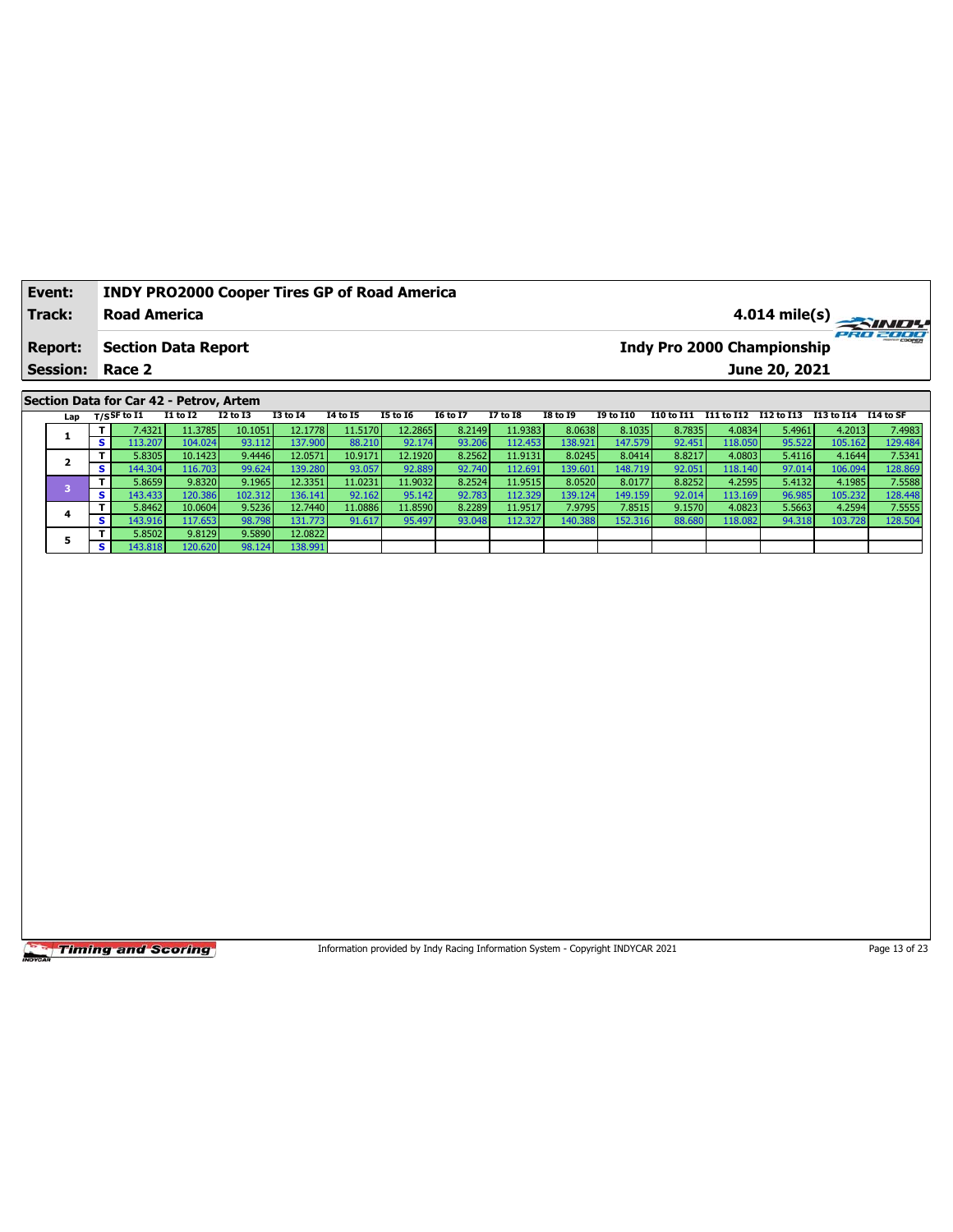| Event:               | INDY PRO2000 Cooper Tires GP of Road America                                         |                                               |
|----------------------|--------------------------------------------------------------------------------------|-----------------------------------------------|
| <b>Track:</b>        | <b>Road America</b>                                                                  | $4.014$ mile(s)                               |
| <b>Report:</b>       | <b>Section Data Report</b>                                                           | PRO 2000<br><b>Indy Pro 2000 Championship</b> |
|                      |                                                                                      |                                               |
| <b>Session:</b>      | Race 2                                                                               | June 20, 2021                                 |
|                      | Section Data for Car 42 - Petrov, Artem                                              |                                               |
| Lap                  | PO to SF<br>$T/S$ Lap                                                                |                                               |
| $\mathbf 1$          | $\mathbf{T}$<br>131.2801<br>276.4897<br>$\overline{\mathbf{s}}$<br>49.219<br>110.073 |                                               |
| $\mathbf{2}$         | 126.8309<br>$\mathbf{T}$                                                             |                                               |
|                      | $\mathbf{s}$<br>113.934                                                              |                                               |
| $\mathbf{3}$         | 126.6846<br>T<br>$\overline{\mathbf{s}}$<br>114.066                                  |                                               |
| $\ddot{\phantom{a}}$ | 127.7539<br>$\overline{\mathbf{r}}$                                                  |                                               |
|                      | $\overline{\mathbf{s}}$<br>113.111<br>$\mathbf T$                                    |                                               |
| 5                    | $\overline{\mathbf{s}}$                                                              |                                               |
|                      |                                                                                      |                                               |
|                      |                                                                                      |                                               |
|                      |                                                                                      |                                               |
|                      |                                                                                      |                                               |
|                      |                                                                                      |                                               |
|                      |                                                                                      |                                               |
|                      |                                                                                      |                                               |
|                      |                                                                                      |                                               |
|                      |                                                                                      |                                               |
|                      |                                                                                      |                                               |
|                      |                                                                                      |                                               |
|                      |                                                                                      |                                               |
|                      |                                                                                      |                                               |
|                      |                                                                                      |                                               |
|                      |                                                                                      |                                               |
|                      |                                                                                      |                                               |
|                      |                                                                                      |                                               |
|                      |                                                                                      |                                               |
|                      |                                                                                      |                                               |
|                      |                                                                                      |                                               |
|                      |                                                                                      |                                               |

Information provided by Indy Racing Information System - Copyright INDYCAR 2021 Page 14 of 23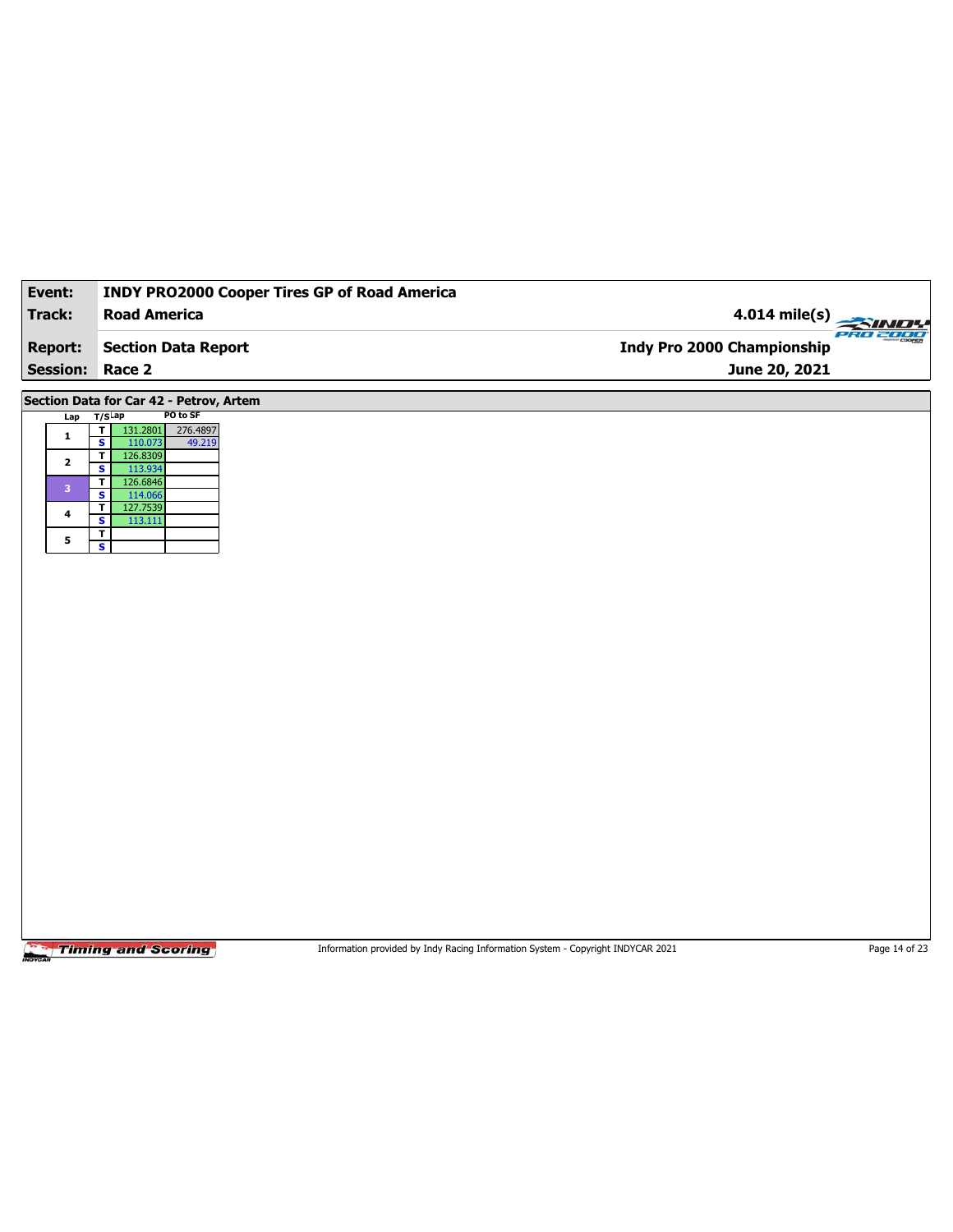| Event:                  |                              | <b>INDY PRO2000 Cooper Tires GP of Road America</b> |                   |                   |                   |                   |                   |                   |                   |                   |                   |                   |                  |                                   |                   |                   |
|-------------------------|------------------------------|-----------------------------------------------------|-------------------|-------------------|-------------------|-------------------|-------------------|-------------------|-------------------|-------------------|-------------------|-------------------|------------------|-----------------------------------|-------------------|-------------------|
| <b>Track:</b>           |                              | <b>Road America</b>                                 |                   |                   |                   |                   |                   |                   |                   |                   |                   |                   |                  | $4.014$ mile(s)                   |                   |                   |
| <b>Report:</b>          |                              | <b>Section Data Report</b>                          |                   |                   |                   |                   |                   |                   |                   |                   |                   |                   |                  | <b>Indy Pro 2000 Championship</b> |                   |                   |
| <b>Session:</b>         |                              | Race 2                                              |                   |                   |                   |                   |                   |                   |                   |                   |                   |                   |                  | June 20, 2021                     |                   |                   |
|                         |                              | Section Data for Car 5 - Brichacek, Wyatt (R)       |                   |                   |                   |                   |                   |                   |                   |                   |                   |                   |                  |                                   |                   |                   |
| Lap                     |                              | $T/S$ SF to I1                                      | <b>I1 to I2</b>   | <b>I2 to I3</b>   | <b>I3 to 14</b>   | <b>I4 to I5</b>   | <b>15 to 16</b>   | <b>I6 to I7</b>   | <b>I7 to 18</b>   | <b>I8 to 19</b>   | 19 to 110         | I10 to I11        |                  | I11 to I12 I12 to I13 I13 to I14  |                   | I14 to SF         |
|                         | T                            | 7.3673                                              | 11.7409           | 10.7231           | 12.5002           | 11.4599           | 12.2885           | 8.4221            | 12.6204           | 8.0766            | 7.9697            | 9.9129            | 4.2266           | 5.5266                            | 4.1636            | 7.5645            |
| 1                       | $\overline{\mathbf{s}}$      | 114.202                                             | 100.813           | 87.746            | 134.343           | 88.649            | 92.159            | 90.913            | 106.375           | 138.700           | 150.057           | 81.918            | 114.050          | 94.995                            | 106.114           | 128.351           |
|                         | T.                           | 5.9200                                              | 9.9772            | 9.3025            | 12.2099           | 11.2942           | 13.7896           | 8.1791            | 12.0290           | 8.1329            | 8.0854            | 8.8586            | 4.1540           | 5.4214                            | 4.1675            | 7.6119            |
| $\overline{\mathbf{2}}$ | s                            | 142.122                                             | 118.634           | 101.146           | 137.537           | 89.950            | 82.127            | 93.614            | 111.605           | 137.740           | 147.910           | 91.667            | 116.044          | 96.838                            | 106.015           | 127.551           |
| 3                       | T                            | 5.9383                                              | 9.9988            | 9.2559            | 12.3653           | 10.7283           | 11.7307           | 7.9999            | 11.9272           | 8.0613            | 8.0409            | 8.7716            | 4.1259           | 5.3781                            | 4.1552            | 7.5387            |
|                         | $\mathbf{s}$                 | 141.684                                             | 118.378           | 101.655           | 135.809           | 94.694            | 96.542            | 95.711            | 112.558           | 138.964           | 148.728           | 92.577            | 116.834          | 97.618                            | 106.329           | 128.790           |
| 4                       | T                            | 5.8304                                              | 9.8747            | 9.2791            | 12.1722           | 10.9740           | 11.6780           | 8.0958            | 11.8887           | 7.9769            | 7.8737            | 9.4353            | 4.1353           | 5.4425                            | 4.1436            | 7.4992            |
|                         | s                            | 144.306                                             | 119.866           | 101.401           | 137.963           | 92.574            | 96.977            | 94.578            | 112.922           | 140.434           | 151.887           | 86.065            | 116.568          | 96.463                            | 106.627           | 129.468           |
| 5                       | T                            | 5.8128                                              | 9.9429            | 9.2703            | 12.1769           | 11.3534           | 11.6999           | 8.2468            | 12.0306           | 8.6679            | 10.1758           | 11,4805           | 6.9537           | 9.9614                            | 8.3473            | 17.2610           |
|                         | s                            | 144.743                                             | 119.043           | 101.497           | 137.910           | 89.481            | 96.796            | 92.846            | 111.590           | 129.239           | 117.525           | 70.733            | 69.322           | 52.703                            | 52.929            | 56.249            |
| 6                       | T.<br>s                      | 14.4582<br>58.193                                   | 19.0790<br>62.039 | 18.1246<br>51.913 | 28.7218<br>58.468 | 18.0740<br>56,208 | 17.6324<br>64.228 | 16.1380<br>47,446 | 19.5626<br>68.626 | 15.7686<br>71.042 | 20.1279<br>59.415 | 11,4362<br>71.007 | 9.5316<br>50.573 | 9.0416<br>58.065                  | 4.1571<br>106.280 | 7.4388<br>130.520 |
|                         | T                            | 5.8170                                              | 9.9820            | 9.4927            | 12.1153           | 11.4181           | 12.1566           | 8.4898            | 12.3997           | 8.0835            | 7.9814            | 8.9736            | 4.4303           | 5.5659                            | 4.1457            | 7.4212            |
| 7                       | $\overline{\mathbf{s}}$      | 144.639                                             | 118.577           | 99.119            | 138.611           | 88.974            | 93.159            | 90.188            | 108.269           | 138.582           | 149.837           | 90.493            | 108.807          | 94.324                            | 106.573           | 130.829           |
|                         | T                            | 5.8007                                              | 10.0205           | 9.3783            | 11.9452           | 10.9149           | 11.8319           | 8.0626            | 12.0643           | 8.1302            | 9.1095            | 9.6842            | 5.4300           | 8.2538                            | 8.6397            | 18.6793           |
| 8                       | $\overline{\mathbf{s}}$      | 145.045                                             | 118.121           | 100.328           | 140.585           | 93.075            | 95.716            | 94.967            | 111.279           | 137.786           | 131.282           | 83.853            | 88.774           | 63.607                            | 51.138            | 51.978            |
|                         | T                            | 14.1965                                             | 18.0953           | 16.9911           | 27.1397           | 22.0295           | 19.1943           | 17.1882           | 19.3336           | 17.0466           | 21.6488           | 13.5834           | 11.3588          | 7.5972                            | 5.3057            | 15.0560           |
| 9                       | s                            | 59.266                                              | 65.411            | 55.377            | 61.877            | 46.116            | 59.002            | 44.547            | 69.439            | 65.716            | 55.241            | 59.782            | 42.438           | 69.104                            | 83.272            | 64.487            |
|                         | T.                           | 13.8646                                             | 18.7134           | 17.0379           | 25,8680           | 22.3321           | 17.3981           | 13.9796           | 22,0707           | 17,4642           | 18,8284           | 13.0754           | 8.6354           | 12.0873                           | 10.0649           | 15.5208           |
| 10                      | s                            | 60.684                                              | 63.251            | 55.224            | 64.919            | 45.491            | 65.093            | 54,771            | 60.827            | 64.144            | 63.516            | 62.105            | 55.822           | 43.434                            | 43.897            | 62.555            |
|                         | T                            | 6.4728                                              | 10.4298           | 9.6090            | 12.1062           | 11.5625           | 12.3263           | 8.4583            | 12.3926           | 8.0315            | 7.9565            | 9.0949            | 4.2663           | 5.5281                            | 4.1546            | 7.4782            |
| 11                      | $\overline{\mathbf{s}}$      | 129.984                                             | 113.486           | 97.920            | 138.716           | 87.862            | 91.877            | 90.524            | 108.331           | 139.479           | 150.306           | 89.286            | 112.989          | 94.969                            | 106.344           | 129.832           |
| 12                      | T.                           | 5.8603                                              | 10.0494           | 9.3123            | 12.0790           | 11.2527           | 11.9168           | 8.3685            | 12.1822           | 8.0286            | 7.8980            | 9.0939            | 4.1833           | 5.3948                            | 4.1296            | 7.4558            |
|                         | s                            | 143.570                                             | 117.782           | 101.039           | 139.028           | 90.281            | 95.034            | 91.496            | 110.202           | 139.530           | 151.419           | 89.296            | 115.231          | 97.316                            | 106.988           | 130.222           |
| 13                      | T                            | 5.8093                                              | 10.4746           | 9.3373            | 12.1723           | 11.4718           | 11.8904           | 8.3375            | 12.1508           | 8.0485            | 7.9656            | 9.3783            | 4.6039           | 5.5552                            | 4.1138            | 7.3983            |
|                         | s                            | 144.830                                             | 113.001           | 100.769           | 137.962           | 88.557            | 95.245            | 91.836            | 110.487           | 139.185           | 150.134           | 86.588            | 104.704          | 94.506                            | 107.399           | 131.234           |
| 14                      | T                            | 5.8980                                              | 10.0415           | 9.4431            | 12.4347           | 11.1994           | 11.7118           | 8.0890            | 12.0168           | 8.0128            | 7.9471            | 8.8400            | 4.0973           | 5.4180                            | 4.0940            | 7.4343            |
|                         | s                            | 142.652                                             | 117.874           | 99.640            | 135.051           | 90.711            | 96.697            | 94.657            | 111.719           | 139.805           | 150.484           | 91.860            | 117.650          | 96.899                            | 107.918           | 130.599           |
| 15                      | T                            | 5.7758                                              | 10.3132           | 9.7095            | 12.2423           | 11.1103           | 12.1617           | 8.2167            | 12.1702           | 8.0575            | 7.9873            | 8.8230            | 4.1114           | 5.4091                            | 4.1309            | 8.6762            |
|                         | $\overline{\mathbf{s}}$      | 145.670                                             | 114.769           | 96.906            | 137.173           | 91.438            | 93.120            | 93.186            | 110.310           | 139.029           | 149.726           | 92.037            | 117.246          | 97.059                            | 106.954           | 111.905           |
| 16                      | T<br>$\overline{\mathbf{s}}$ | 6.7864                                              | 13.0408           |                   |                   |                   |                   |                   |                   |                   |                   |                   |                  |                                   |                   |                   |
|                         |                              | 123.978                                             | 90.764            |                   |                   |                   |                   |                   |                   |                   |                   |                   |                  |                                   |                   |                   |

Information provided by Indy Racing Information System - Copyright INDYCAR 2021 Page 15 of 23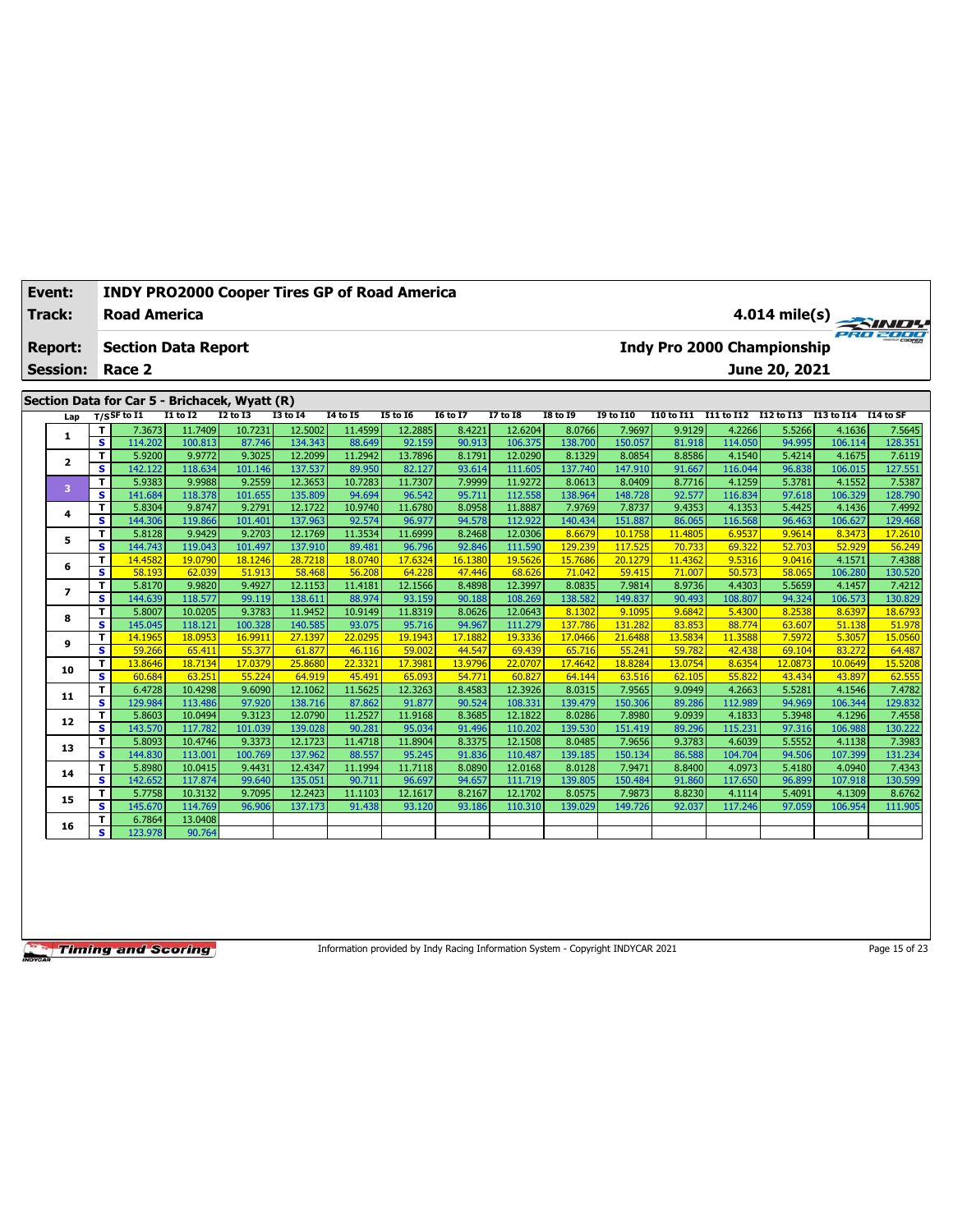| Event:               | <b>INDY PRO2000 Cooper Tires GP of Road America</b>                                 |                                   |
|----------------------|-------------------------------------------------------------------------------------|-----------------------------------|
| Track:               | <b>Road America</b>                                                                 | $4.014$ mile(s)                   |
|                      |                                                                                     |                                   |
| <b>Report:</b>       | <b>Section Data Report</b>                                                          | <b>Indy Pro 2000 Championship</b> |
| <b>Session:</b>      | Race 2                                                                              | June 20, 2021                     |
|                      | Section Data for Car 5 - Brichacek, Wyatt (R)                                       |                                   |
| Lap                  | PO to SF<br>$T/S$ Lap                                                               |                                   |
| $\mathbf{1}$         | 134.5629<br>275.4621<br>T                                                           |                                   |
|                      | $\overline{\mathbf{s}}$<br>107.388<br>49.402<br>129.1332<br>$\overline{\mathsf{r}}$ |                                   |
| $\mathbf{2}$         | $\mathbf{s}$<br>111.903                                                             |                                   |
| 3                    | 126.0161<br>T<br>$\overline{\mathbf{s}}$<br>114.671                                 |                                   |
| $\ddot{\phantom{a}}$ | 126.2994<br>T                                                                       |                                   |
|                      | $\mathbf{s}$<br>114.414                                                             |                                   |
| 5                    | 153.3812<br>T<br>94.212<br>$\overline{\mathbf{s}}$                                  |                                   |
| 6                    | 229.2924<br>T                                                                       |                                   |
|                      | $\mathbf{s}$<br>63.022                                                              |                                   |
| 7                    | $\mathbf T$<br>128.4728<br>$\overline{\mathbf{s}}$<br>112.478                       |                                   |
|                      | 147.9451<br>T                                                                       |                                   |
| 8                    | S<br>97.674                                                                         |                                   |
| 9                    | 245.7647<br>T                                                                       |                                   |
|                      | 58.798<br>$\overline{\mathbf{s}}$<br>246.9408<br>T                                  |                                   |
| 10                   | S<br>58.518                                                                         |                                   |
| 11                   | 129.8676<br>T.                                                                      |                                   |
|                      | $\overline{\mathbf{s}}$<br>111.270                                                  |                                   |
| 12                   | 127.2052<br>T<br>S<br>113.599                                                       |                                   |
|                      | T<br>128.7076                                                                       |                                   |
| 13                   | $\overline{\mathbf{s}}$<br>112.273                                                  |                                   |
| 14                   | T<br>126.6778                                                                       |                                   |
|                      | S<br>114.072<br>128.8951<br>T.                                                      |                                   |
| 15                   | $\overline{\mathbf{s}}$<br>112.110                                                  |                                   |
|                      | T                                                                                   |                                   |
|                      |                                                                                     |                                   |
| 16                   | $\overline{\mathbf{s}}$                                                             |                                   |

Information provided by Indy Racing Information System - Copyright INDYCAR 2021 Page 16 of 23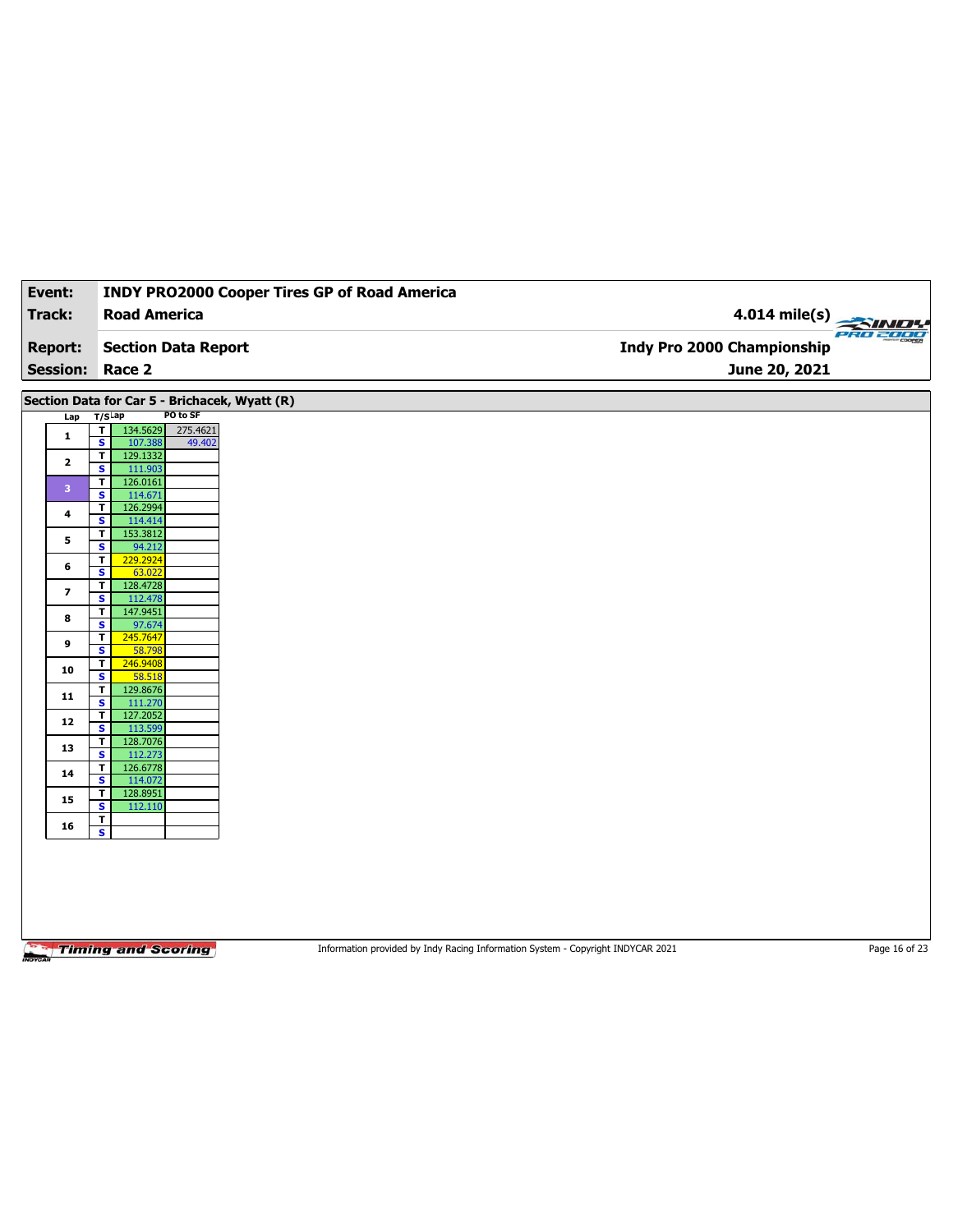| Event:          |                              |                                       |                   | <b>INDY PRO2000 Cooper Tires GP of Road America</b> |                    |                   |                   |                  |                    |                   |                   |                   |                   |                                   |                   |                   |
|-----------------|------------------------------|---------------------------------------|-------------------|-----------------------------------------------------|--------------------|-------------------|-------------------|------------------|--------------------|-------------------|-------------------|-------------------|-------------------|-----------------------------------|-------------------|-------------------|
| <b>Track:</b>   |                              | <b>Road America</b>                   |                   |                                                     |                    |                   |                   |                  |                    |                   |                   |                   |                   |                                   |                   | $4.014$ mile(s)   |
| <b>Report:</b>  |                              | <b>Section Data Report</b>            |                   |                                                     |                    |                   |                   |                  |                    |                   |                   |                   |                   | <b>Indy Pro 2000 Championship</b> |                   |                   |
| <b>Session:</b> |                              | Race 2                                |                   |                                                     |                    |                   |                   |                  |                    |                   |                   |                   |                   | June 20, 2021                     |                   |                   |
|                 |                              | Section Data for Car 51 - Abel, Jacob |                   |                                                     |                    |                   |                   |                  |                    |                   |                   |                   |                   |                                   |                   |                   |
| Lap             |                              | $T/S$ SF to $I1$                      | <b>I1 to I2</b>   | <b>I2 to I3</b>                                     | <b>I3 to 14</b>    | 14 to 15          | <b>15 to 16</b>   | <b>16 to 17</b>  | <b>I7 to 18</b>    | <b>I8 to 19</b>   | <b>19 to I10</b>  | <b>I10 to I11</b> | I11 to I12        | I12 to I13                        | I13 to I14        | I14 to SF         |
|                 | T                            | 7.4381                                | 11.2827           | 10.0413                                             | 12.6053            | 11.5179           | 12.8795           | 8.3992           | 12.1977            | 8.0282            | 8.0031            | 9.2267            | 4.1006            | 5.5535                            | 4.1486            | 7.5151            |
| 1               | s                            | 113.115                               | 104.907           | 93.704                                              | 133.223            | 88.203            | 87.930            | 91.161           | 110.062            | 139.537           | 149.431           | 88.010            | 117.555           | 94.535                            | 106.498           | 129.194           |
|                 | T                            | 5.8387                                | 10.0955           | 9.3755                                              | 12.2207            | 10.8896           | 11.8238           | 8.3115           | 12.1542            | 8.0435            | 8.0683            | 9.2501            | 4.3008            | 5.6310                            | 4.1588            | 7.4541            |
| $\overline{2}$  | $\overline{\mathbf{s}}$      | 144.101                               | 117.244           | 100.358                                             | 137.416            | 93.292            | 95.781            | 92.123           | 110.456            | 139.271           | 148.223           | 87.788            | 112.083           | 93.234                            | 106.237           | 130.252           |
|                 | T                            | 5.7803                                | 10.1528           | 9.3367                                              | 12.1968            | 10.8189           | 11.7110           | 8.1919           | 12.0951            | 8.0091            | 8.0150            | 8.8082            | 4.0518            | 5.5382                            | 4.1555            | 7.4980            |
| 3               | s                            | 145.557                               | 116.582           | 100.775                                             | 137.685            | 93.901            | 96.704            | 93.468           | 110.995            | 139.869           | 149.209           | 92.192            | 118.971           | 94.796                            | 106.321           | 129.489           |
|                 | T                            | 5.8398                                | 9.9561            | 9.1981                                              | 12.1479            | 10.8066           | 11.7847           | 8.4389           | 12.1214            | 8.0672            | 8.0640            | 8.7509            | 4.0284            | 5.4779                            | 4.1474            | 7.4533            |
| 4               | s                            | 144.074                               | 118.886           | 102.294                                             | 138.239            | 94.008            | 96.099            | 90.732           | 110.755            | 138.862           | 148.302           | 92.796            | 119.662           | 95.840                            | 106.529           | 130.266           |
| 5               | T                            | 5.7684                                | 9.9328            | 9.3777                                              | 11.9844            | 11.2320           | 12.1484           | 8.2941           | 12.2092            | 8.658             | 10.3611           | 11.9080           | 7.1822            | 9.3708                            | 8.088             | 17.2190           |
|                 | s                            | 145.857                               | 119.164           | 100.335                                             | 140.125            | 90.448            | 93.222            | 92.316           | 109.958            | 129.385           | 115.423           | 68.193            | 67.117            | 56.025                            | 54.626            | 56.386            |
| 6               | T                            | 13.9921                               | 19.5389           | 16.3760                                             | 28.0877            | 18.6616           | 18.3641           | 16.1744          | 18.7759            | 17.0444           | 19.8384           | 13.5285           | 9.5931            | 9.2960                            | 4.1573            | 7.3688            |
|                 | s                            | 60.131                                | 60.578            | 57.457                                              | 59.788             | 54.438            | 61.669            | 47.339           | 71.501             | 65.724            | 60.283            | 60.025            | 50.249            | 56,476                            | 106.275           | 131.759           |
| $\overline{ }$  | T.                           | 5.8240                                | 10.2302           | 9.8542                                              | 12.1893            | 10.9915           | 12.3668           | 8.2814           | 12.2768            | 8.0627            | 7.9392            | 9.3317            | 4.1207            | 5.4159                            | 4.1456            | 7.4887            |
|                 | s                            | 144.465                               | 115.700           | 95.483                                              | 137.770            | 92.427            | 91.576            | 92.458           | 109.353            | 138.939           | 150.633           | 87.020            | 116.981           | 96.937                            | 106.575           | 129.650           |
| 8               | T                            | 5.8465                                | 9.8979            | 9.2274                                              | 12.2008            | 10.8259           | 11.7966           | 8.2065           | 12.2437            | 8.2523            | 8.9620            | 9.8777            | 5.4521            | 8.3133                            | 8.0843            | 19.0198           |
|                 | s                            | 143.909                               | 119.585           | 101.969                                             | 137.640            | 93.841            | 96.002            | 93.302           | 109.648            | 135.747           | 133.442           | 82.210            | 88.415            | 63.152                            | 54.651            | 51.047            |
| 9               | T                            | 13,9036                               | 18.4772           | 16.5062                                             | 27,2276            | 19,4813           | 21.3510           | 14,4654          | 22,1760            | 17.5140           | 21,7481           | 12,8509           | 11.2928           | 7.0588                            | 5.9490            | 15.4986           |
|                 | $\overline{\mathbf{s}}$      | 60.514                                | 64.059            | 57.003                                              | 61.677             | 52.148            | 53.042            | 52.932           | 60.538             | 63.962            | 54.989            | 63.190            | 42.686            | 74.375                            | 74.268            | 62.645            |
| 10              | T                            | 13,5810                               | 19.2181           | 15,4844                                             | 27.6595            | 19.6165           | 19.0540           | 13.9529          | 22.1619            | 18,2023           | 18.5923           | 13,4148           | 8.9354            | 12.0717                           | 10.1070           | 15.4952           |
|                 | s                            | 61.952                                | 61.590            | 60.765                                              | 60.714             | 51.788            | 59.436            | 54.876           | 60.577             | 61.543            | 64.323            | 60.534            | 53.948            | 43.490                            | 43.714            | 62.659            |
| 11              | T                            | 6.4508                                | 10.6058           | 9.7339                                              | 12.0614            | 11.1673           | 12.4130           | 8.3241           | 12.3657            | 8.0873            | 8.0126            | 9.1302            | 4.0930            | 5.5105                            | 4.1544            | 7.5048            |
|                 | $\overline{\mathbf{s}}$<br>T | 130.428<br>5.8577                     | 111.603<br>9.9670 | 96.663<br>9.3119                                    | 139.231<br>12.1896 | 90.972<br>10.7383 | 91.235<br>11.8254 | 91.984<br>8.2035 | 108.566<br>12.1597 | 138.517<br>8.0609 | 149.254<br>8.0435 | 88.941<br>8.9491  | 117.773<br>4.0686 | 95.273<br>5.5052                  | 106.349<br>4.1403 | 129.372<br>7.4685 |
| 12              | s                            | 143.634                               | 118.756           | 101.044                                             | 137.766            | 94.606            | 95.768            | 93.336           | 110.406            | 138.970           | 148.680           | 90.740            | 118.479           | 95.364                            | 106.712           | 130.001           |
|                 | T                            | 5.8535                                | 9.8814            | 9.1652                                              | 12.1314            | 10.7794           | 11.7006           | 8.1802           | 12.2023            | 8.0551            | 8.1520            | 9.1828            | 4.1244            | 5.6636                            | 4.1762            | 7.4559            |
| 13              | s                            | 143.737                               | 119.784           | 102.661                                             | 138.427            | 94.245            | 96.790            | 93.602           | 110.020            | 139.07:           | 146.701           | 88.431            | 116.877           | 92.697                            | 105.794           | 130.220           |
|                 | T                            | 5.8156                                | 9.9329            | 9.2703                                              | 12.1397            | 11.2345           | 11.7463           | 8.1686           | 12.1081            | 8.0376            | 8.0309            | 8.7843            | 4.0293            | 5.4472                            | 4.1347            | 7.4930            |
| 14              | s                            | 144.674                               | 119.163           | 101.497                                             | 138.333            | 90.428            | 96.413            | 93.735           | 110.876            | 139.373           | 148.913           | 92.443            | 119.635           | 96.380                            | 106.856           | 129.575           |
|                 | т                            | 5.8954                                | 9.9437            | 9.1801                                              | 12.1391            | 10.7078           | 11.6901           | 8.0847           | 12.0642            | 8.0417            | 8.0102            | 8.7112            | 4.0319            | 5.4998                            | 4.1440            | 7.4521            |
| 15              | s                            | 142.715                               | 119.034           | 102.494                                             | 138.340            | 94.876            | 96.87             | 94.708           | 111.280            | 139.302           | 149.298           | 93.219            | 119.558           | 95.458                            | 106.616           | 130.287           |
|                 | T                            | 6.5802                                | 13.5574           | 10.4289                                             |                    |                   |                   |                  |                    |                   |                   |                   |                   |                                   |                   |                   |
| 16              | s                            | 127.863                               | 87.306            | 90.221                                              |                    |                   |                   |                  |                    |                   |                   |                   |                   |                                   |                   |                   |
|                 |                              |                                       |                   |                                                     |                    |                   |                   |                  |                    |                   |                   |                   |                   |                                   |                   |                   |

Information provided by Indy Racing Information System - Copyright INDYCAR 2021

Page 17 of 23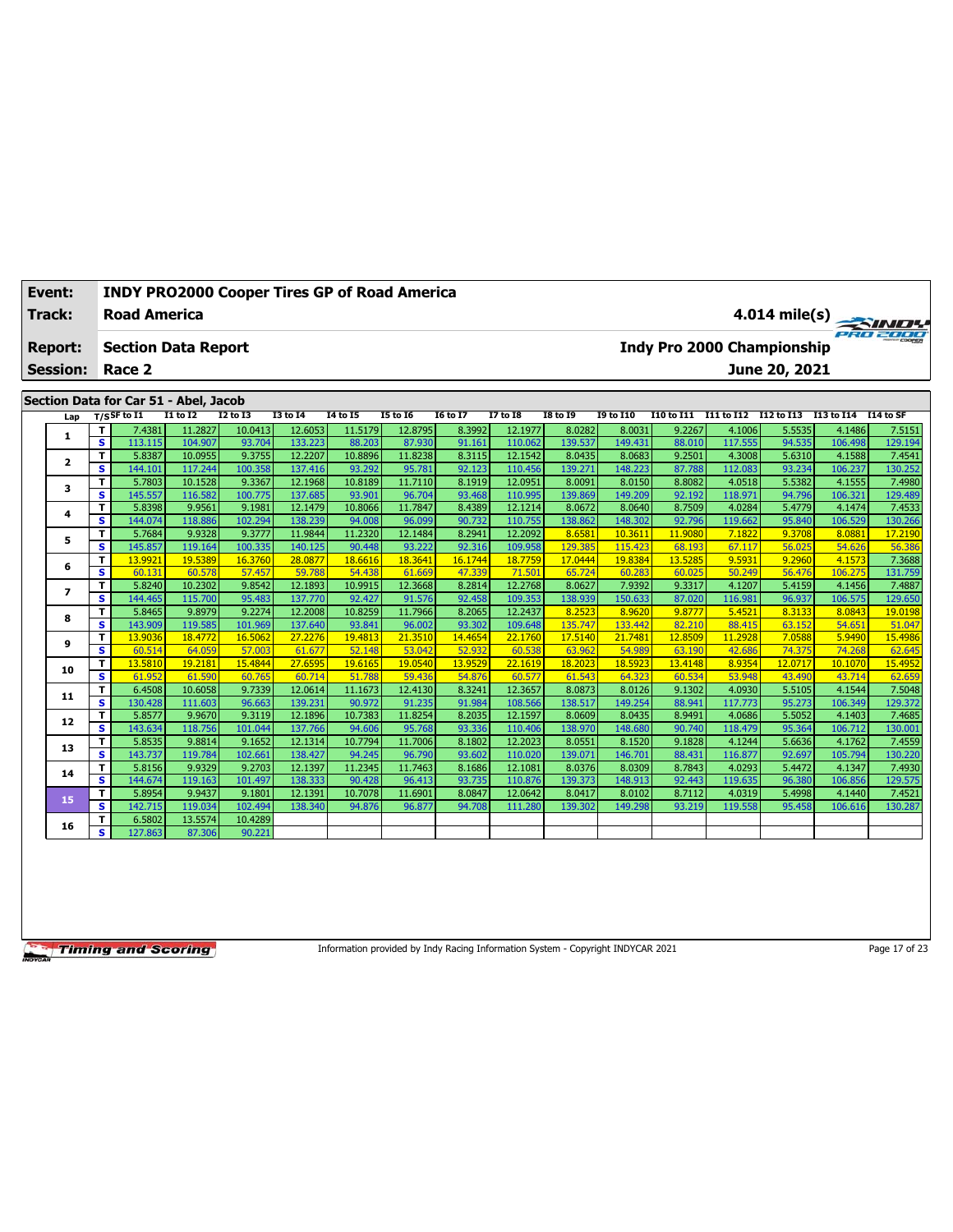| Event:          | <b>INDY PRO2000 Cooper Tires GP of Road America</b>                       |                                   |
|-----------------|---------------------------------------------------------------------------|-----------------------------------|
| <b>Track:</b>   | <b>Road America</b>                                                       | 4.014 mile(s)                     |
|                 |                                                                           | <b>PRO 2000</b>                   |
| <b>Report:</b>  | <b>Section Data Report</b>                                                | <b>Indy Pro 2000 Championship</b> |
| <b>Session:</b> | Race 2                                                                    | June 20, 2021                     |
|                 | Section Data for Car 51 - Abel, Jacob                                     |                                   |
| Lap             | PO to SF<br>$T/S$ Lap                                                     |                                   |
| $\mathbf{1}$    | $\overline{\mathbf{r}}$<br>132.9375<br>278.0919<br>s<br>108.701<br>48.935 |                                   |
| $\mathbf{2}$    | 127.6161<br>$\mathbf{I}$                                                  |                                   |
|                 | S<br>113.233<br>126.3593<br>T                                             |                                   |
| 3               | $\overline{\mathbf{s}}$<br>114.360                                        |                                   |
| 4               | 126.2826<br>$\overline{\mathsf{T}}$                                       |                                   |
|                 | S<br>114.429<br>$\mathbf{T}$<br>153.7343                                  |                                   |
| 5               | $\overline{\mathbf{s}}$<br>93.996                                         |                                   |
| 6               | $\overline{\mathbf{r}}$<br>230.7972<br>S<br>62.611                        |                                   |
| 7               | 128.5187<br>$\overline{\mathbf{I}}$                                       |                                   |
|                 | 112.438<br>s                                                              |                                   |
| 8               | 148.2068<br>T<br>S<br>97.502                                              |                                   |
| 9               | T<br>245.5005                                                             |                                   |
|                 | $\overline{\mathbf{s}}$<br>58.861<br>$\overline{\mathsf{r}}$<br>247.5470  |                                   |
| 10              | S<br>58.374                                                               |                                   |
| 11              | $\overline{\mathbf{r}}$<br>129.6148                                       |                                   |
|                 | $\overline{\mathbf{s}}$<br>111.487<br>т<br>126.4892                       |                                   |
| 12              | s<br>114.242                                                              |                                   |
| 13              | T<br>126.7040<br>114.048<br>$\overline{\mathbf{s}}$                       |                                   |
| 14              | 126.3730<br>T                                                             |                                   |
|                 | S<br>114.347<br>125.5960                                                  |                                   |
| 15              | T<br>115.055<br>s                                                         |                                   |
| 16              | T                                                                         |                                   |
|                 | $\overline{\mathbf{s}}$                                                   |                                   |
|                 |                                                                           |                                   |
|                 |                                                                           |                                   |
|                 |                                                                           |                                   |
|                 |                                                                           |                                   |
|                 |                                                                           |                                   |

Information provided by Indy Racing Information System - Copyright INDYCAR 2021 Page 18 of 23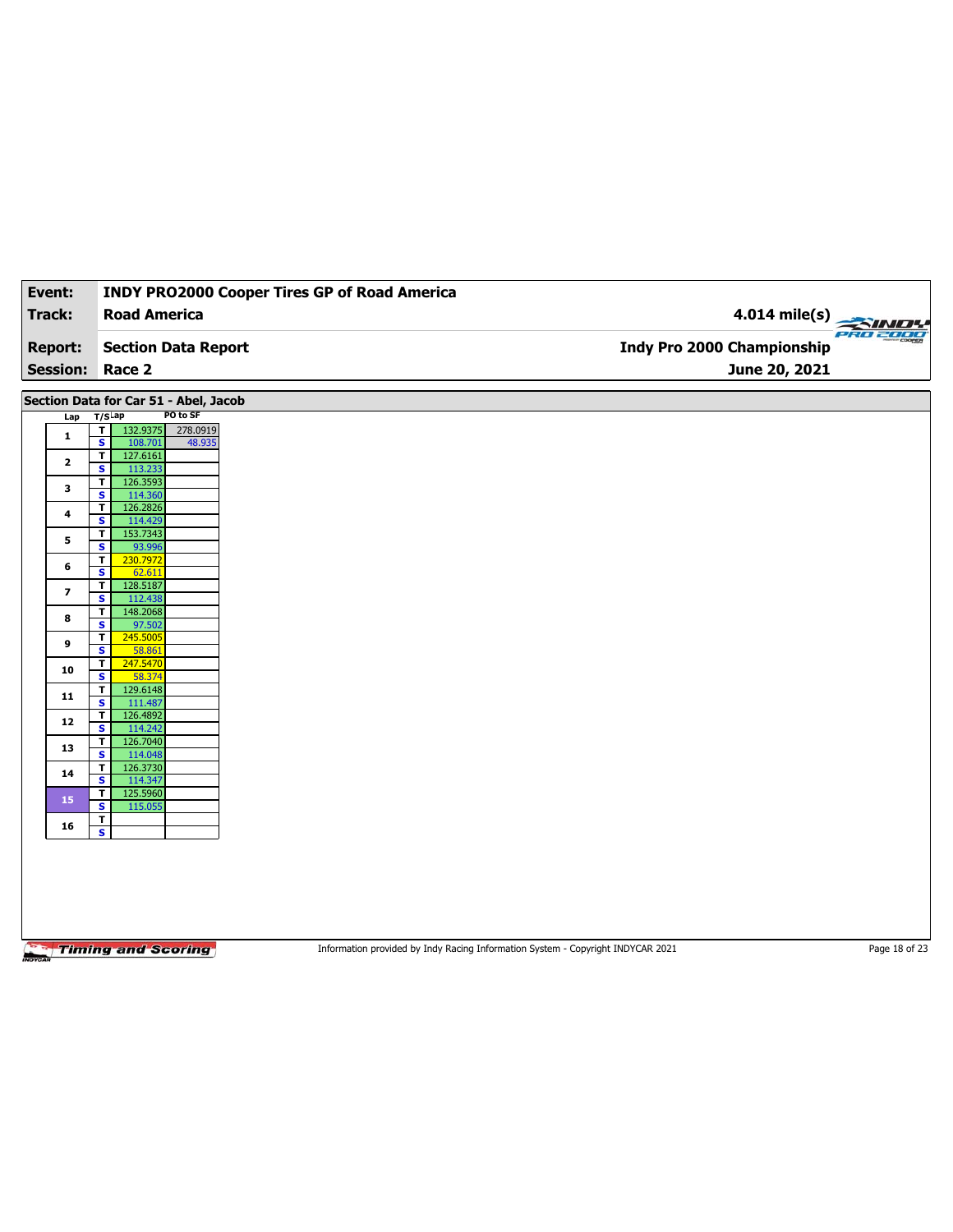| Event:          |                         | <b>INDY PRO2000 Cooper Tires GP of Road America</b><br>$4.014$ mile(s) |                    |                  |                    |                   |                   |                   |                    |                   |                   |                  |                       |                                   |                   |                   |
|-----------------|-------------------------|------------------------------------------------------------------------|--------------------|------------------|--------------------|-------------------|-------------------|-------------------|--------------------|-------------------|-------------------|------------------|-----------------------|-----------------------------------|-------------------|-------------------|
| <b>Track:</b>   |                         | <b>Road America</b>                                                    |                    |                  |                    |                   |                   |                   |                    |                   |                   |                  |                       |                                   |                   |                   |
| <b>Report:</b>  |                         | <b>Section Data Report</b>                                             |                    |                  |                    |                   |                   |                   |                    |                   |                   |                  |                       | <b>Indy Pro 2000 Championship</b> |                   |                   |
| <b>Session:</b> |                         | Race 2                                                                 |                    |                  |                    |                   |                   |                   |                    |                   |                   |                  |                       | June 20, 2021                     |                   |                   |
|                 |                         | Section Data for Car 55 - Gold, Reece (R)                              |                    |                  |                    |                   |                   |                   |                    |                   |                   |                  |                       |                                   |                   |                   |
| Lap             |                         | $T/S$ SF to I1                                                         | $I1$ to $I2$       | <b>I2 to I3</b>  | <b>I3 to 14</b>    | <b>I4 to I5</b>   | <b>I5 to 16</b>   | <b>I6 to I7</b>   | <b>I7 to 18</b>    | <b>I8 to 19</b>   | <b>19 to I10</b>  | I10 to I11       | I11 to I12 I12 to I13 |                                   | I13 to I14        | I14 to SF         |
|                 | T.                      | 7.4562                                                                 | 11.0232            | 9.6995           | 12.2535            | 11.1907           | 12.0281           | 8.2220            | 12.1358            | 8.0689            | 8.0443            | 9.1796           | 4.4181                | 5.9624                            | 4.2200            | 7.4614            |
| 1               | s                       | 112.841                                                                | 107.377            | 97.006           | 137.048            | 90.782            | 94.155            | 93.126            | 110.623            | 138,833           | 148.665           | 88.462           | 109.107               | 88.052                            | 104.696           | 130.124           |
|                 | T                       | 5.8881                                                                 | 10.1503            | 9.3613           | 12.2622            | 11.4970           | 12.1471           | 8.2006            | 12.1185            | 7.9821            | 7.9147            | 8.9704           | 4.0828                | 5.5601                            | 4.1599            | 7.4974            |
| $\mathbf{2}$    | s                       | 142.892                                                                | 116.611            | 100.511          | 136.951            | 88.363            | 93.232            | 93.369            | 110.781            | 140.342           | 151.100           | 90.525           | 118.067               | 94.423                            | 106.209           | 129.499           |
| 3               | T                       | 5.8112                                                                 | 9.8820             | 9.1785           | 12.1316            | 10.7685           | 12.0365           | 8.2980            | 12.0695            | 7.9820            | 7.9346            | 8.8547           | 4.1508                | 5.6275                            | 4.1235            | 7.4145            |
|                 | $\overline{\mathbf{s}}$ | 144.783                                                                | 119.777            | 102.512          | 138.425            | 94.341            | 94.089            | 92.273            | 111.231            | 140.344           | 150.721           | 91.708           | 116.133               | 93.292                            | 107.146           | 130.947           |
| 4               | T                       | 5.6923                                                                 | 9.8904             | 9.3850           | 12.1136            | 10.7444           | 11.7689           | 8.0616            | 11.9943            | 8.0194            | 7.9879            | 9.1566           | 4.4580                | 5.5996                            | 4.1024            | 7.4010            |
|                 | s                       | 147.807                                                                | 119.675            | 100.257          | 138.631            | 94.552            | 96.228            | 94.979            | 111.928            | 139.690           | 149.715           | 88.684           | 108.130               | 93.757                            | 107.697           | 131.186           |
| 5               | T                       | 5.7454                                                                 | 10.4302            | 9.4938           | 12.3148            | 10.9137           | 11.7222           | 8.0752            | 12.0126            | 8.0577            | 10.6349           | 11,8338          | 7.0914                | 9.2649                            | 7.7398            | 17,4017           |
|                 | s                       | 146.441                                                                | 113.482            | 99.108           | 136.366            | 93.086            | 96.612            | 94.819            | 111.758            | 139.026           | 112.451           | 68.621           | 67.976                | 56.665                            | 57.084            | 55.794            |
| 6               | T                       | 14.2962                                                                | 19.9280            | 15.9055          | 26.7999            | 18.7576           | 19.5160           | 13.2057<br>57.981 | 21,8709            | 17.2079           | 19.5452           | 14.7250          | 9.4753                | 9.6513<br>54.397                  | 4.3033<br>102.670 | 7.5841            |
|                 | s                       | 58.852                                                                 | 59.396             | 59.156           | 62.661             | 54.160            | 58.029            |                   | 61.383             | 65.100            | 61.187            | 55.147           | 50.874                |                                   |                   | 128.019           |
| $\overline{ }$  | T<br>s                  | 5.8192<br>144.584                                                      | 10.1082<br>117.097 | 9.5758<br>98.259 | 12.3764<br>135.687 | 10.8752<br>93.415 | 11.9558<br>94.724 | 8.1383<br>94.084  | 11.9229<br>112.598 | 8.0835<br>138.582 | 8.1262<br>147.167 | 8.7549<br>92.753 | 4.1011<br>117.541     | 5.5144<br>95.205                  | 4.1015<br>107.721 | 7.5324<br>128.898 |
|                 | T                       | 5.9092                                                                 | 9.9150             | 9.1270           | 12.2794            | 10.7822           | 11.6221           | 8.1151            | 11.8864            | 8.0790            | 8.1306            | 9.4017           | 5.3203                | 9.8217                            | 8.6562            | 18.2224           |
| 8               | s                       | 142.382                                                                | 119.378            | 103.091          | 136.759            | 94.221            | 97.444            | 94.353            | 112.944            | 138.659           | 147.087           | 86.372           | 90.605                | 53.453                            | 51.041            | 53.281            |
|                 | T                       | 13.7526                                                                | 19.3743            | 16.0203          | 26.9278            | 18.6580           | 21.7941           | 14.6436           | 22.7545            | 18.0760           | 20.3201           | 13.1125          | 7.3972                | 9.4934                            | 7.2449            | 15.7882           |
| 9               | s                       | 61.179                                                                 | 61.093             | 58.732           | 62.364             | 54,449            | 51.964            | 52.288            | 58.999             | 61.973            | 58.854            | 61.929           | 65.166                | 55,302                            | 60.983            | 61.496            |
|                 | T                       | 13.2521                                                                | 19.1038            | 15.8147          | 27,0191            | 19.8708           | 19.7212           | 14.2020           | 22,8812            | 17.9013           | 18,2604           | 14.4239          | 9.3606                | 12.0741                           | 10.1923           | 15,7706           |
| 10              | s                       | 63.489                                                                 | 61.958             | 59.496           | 62.153             | 51.126            | 57,426            | 53.914            | 58.673             | 62.578            | 65.492            | 56.299           | 51.497                | 43.482                            | 43.348            | 61.564            |
|                 | T                       | 6.6423                                                                 | 10.5266            | 9.6810           | 12.4594            | 11.2133           | 12.1226           | 8.2515            | 12.2000            | 8.0958            | 8.0515            | 8.9174           | 4.1145                | 5.5905                            | 4.1391            | 7.5405            |
| 11              | s                       | 126,668                                                                | 112.442            | 97.191           | 134.783            | 90.599            | 93.421            | 92.793            | 110.041            | 138.37            | 148.532           | 91.063           | 117.158               | 93.909                            | 106.743           | 128.759           |
| 12              | T                       | 5.9124                                                                 | 9.9907             | 9.2733           | 12.1966            | 11.0029           | 11.8179           | 8.1356            | 12.0332            | 8.0709            | 8.0060            | 8.8798           | 4.0912                | 5.5159                            | 4.1077            | 7.4939            |
|                 | s                       | 142.305                                                                | 118.474            | 101.464          | 137.687            | 92.331            | 95.829            | 94.115            | 111.566            | 138.798           | 149.377           | 91.449           | 117.825               | 95.179                            | 107.559           | 129.560           |
| 13              | T                       | 5.8752                                                                 | 9.8060             | 9.1472           | 12.1304            | 10.9367           | 11.6681           | 8.1296            | 12.0069            | 8.0443            | 8.0486            | 8.9107           | 4.0769                | 5.5209                            | 4.1055            | 7.4664            |
|                 | s                       | 143.206                                                                | 120.705            | 102.863          | 138.439            | 92.890            | 97.060            | 94.184            | 111.811            | 139.257           | 148.586           | 91.131           | 118.238               | 95.093                            | 107.616           | 130.037           |
| 14              | т                       | 5.8593                                                                 | 9.8836             | 9.2031           | 12.1928            | 10.8822           | 11.6732           | 8.1101            | 11.9774            | 8.0313            | 8.0265            | 8.8274           | 4.0559                | 5.5103                            | 4.1193            | 7.5025            |
|                 | s                       | 143.595                                                                | 119.758            | 102.238          | 137.730            | 93.355            | 97.017            | 94.411            | 112.086            | 139.483           | 148.995           | 91.991           | 118.850               | 95.276                            | 107.256           | 129.411           |
| 15              | T                       | 5.8776                                                                 | 9.9148             | 9.1700           | 12.1524            | 10.7822           | 11.6734           | 8.0997            | 11.9559            | 8.0414            | 8.0403            | 8.8446           | 4.0752                | 5.5139                            | 4.1342            | 7.5243            |
|                 | s                       | 143.147                                                                | 119.381            | 102.607          | 138.188            | 94.221            | 97.015            | 94.532            | 112,288            | 139.307           | 148.739           | 91.813           | 118.288               | 95.214                            | 106.869           | 129.036           |
| 16              | T<br>s                  | 6.4255<br>130.941                                                      | 11.5611<br>102.381 | 11.0669          |                    |                   |                   |                   |                    |                   |                   |                  |                       |                                   |                   |                   |
|                 |                         |                                                                        |                    | 85.020           |                    |                   |                   |                   |                    |                   |                   |                  |                       |                                   |                   |                   |

Information provided by Indy Racing Information System - Copyright INDYCAR 2021 Page 19 of 23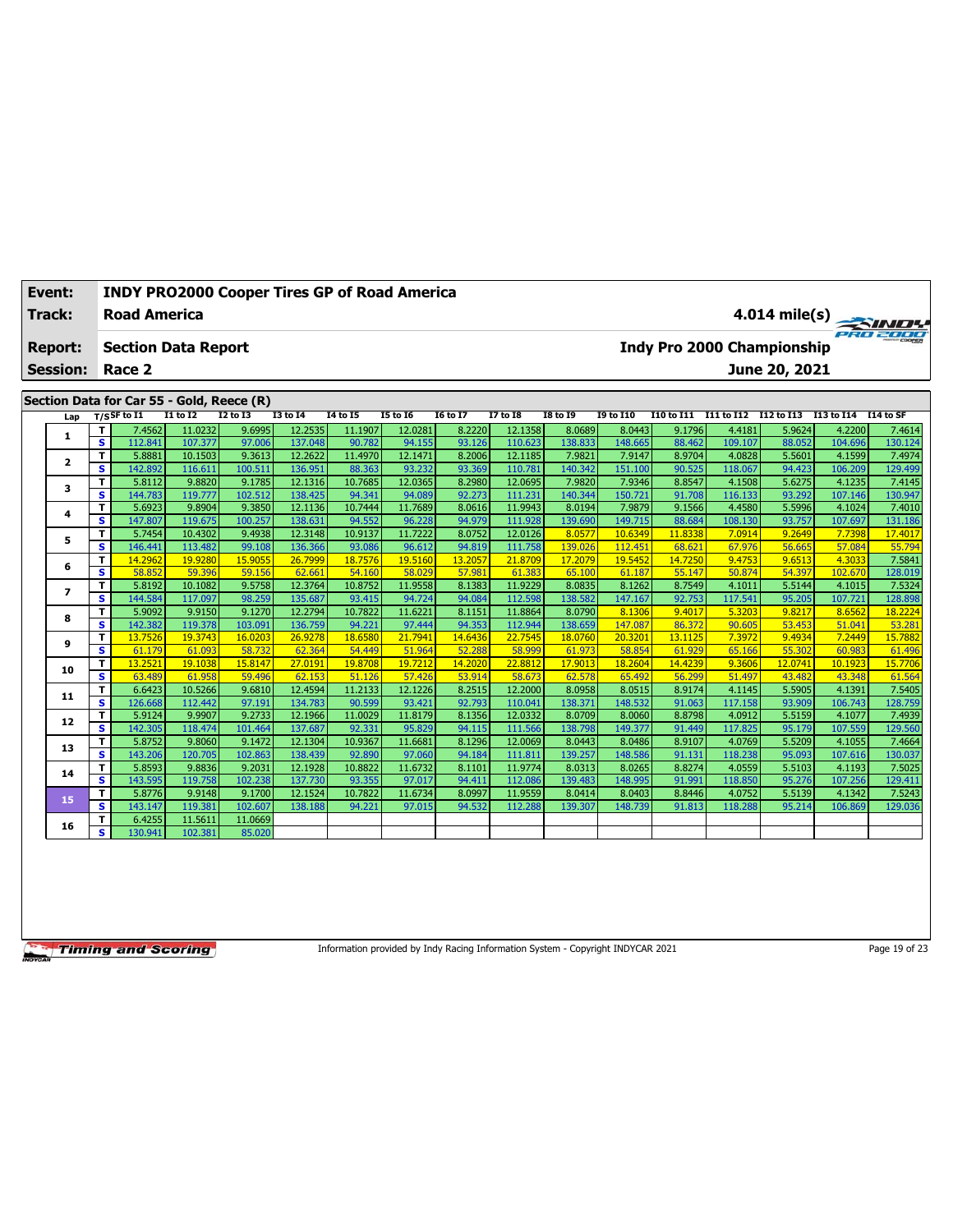| Track:<br><b>Road America</b><br><b>Report:</b><br><b>Session:</b><br>Race 2<br>Section Data for Car 55 - Gold, Reece (R)<br>$T/S$ Lap<br>Lap<br>131.3637<br>T<br>$\mathbf{1}$<br>$\overline{\mathbf{s}}$<br>110.003<br>127.7925<br>$\overline{\mathbf{r}}$<br>$\mathbf{2}$<br>S<br>113.077<br>126.2634<br>T<br>3<br>114.446<br>$\overline{\mathbf{s}}$<br>126.3754<br>$\overline{\mathsf{r}}$<br>$\ddot{\phantom{a}}$<br>S<br>114.345<br>152.7321<br>T<br>5<br>$\overline{\mathbf{s}}$<br>94.613<br>$\overline{\mathbf{r}}$<br>232.7719<br>6<br>S<br>62.080<br>$\overline{\mathbf{r}}$<br>126.9858<br>7<br>$\overline{\mathbf{s}}$<br>113.795<br>147.2683<br>T<br>8<br>S<br>98.123<br>T<br>245.3575<br>9<br>$\overline{\mathbf{s}}$<br>58.895 | <b>Section Data Report</b><br>PO to SF<br>202.4678<br>67.213 | 4.014 mile(s)<br>PRO 2000<br>Indy Pro 2000 Championship<br>June 20, 2021 |
|------------------------------------------------------------------------------------------------------------------------------------------------------------------------------------------------------------------------------------------------------------------------------------------------------------------------------------------------------------------------------------------------------------------------------------------------------------------------------------------------------------------------------------------------------------------------------------------------------------------------------------------------------------------------------------------------------------------------------------------------|--------------------------------------------------------------|--------------------------------------------------------------------------|
|                                                                                                                                                                                                                                                                                                                                                                                                                                                                                                                                                                                                                                                                                                                                                |                                                              |                                                                          |
|                                                                                                                                                                                                                                                                                                                                                                                                                                                                                                                                                                                                                                                                                                                                                |                                                              |                                                                          |
|                                                                                                                                                                                                                                                                                                                                                                                                                                                                                                                                                                                                                                                                                                                                                |                                                              |                                                                          |
|                                                                                                                                                                                                                                                                                                                                                                                                                                                                                                                                                                                                                                                                                                                                                |                                                              |                                                                          |
|                                                                                                                                                                                                                                                                                                                                                                                                                                                                                                                                                                                                                                                                                                                                                |                                                              |                                                                          |
|                                                                                                                                                                                                                                                                                                                                                                                                                                                                                                                                                                                                                                                                                                                                                |                                                              |                                                                          |
|                                                                                                                                                                                                                                                                                                                                                                                                                                                                                                                                                                                                                                                                                                                                                |                                                              |                                                                          |
|                                                                                                                                                                                                                                                                                                                                                                                                                                                                                                                                                                                                                                                                                                                                                |                                                              |                                                                          |
|                                                                                                                                                                                                                                                                                                                                                                                                                                                                                                                                                                                                                                                                                                                                                |                                                              |                                                                          |
|                                                                                                                                                                                                                                                                                                                                                                                                                                                                                                                                                                                                                                                                                                                                                |                                                              |                                                                          |
|                                                                                                                                                                                                                                                                                                                                                                                                                                                                                                                                                                                                                                                                                                                                                |                                                              |                                                                          |
|                                                                                                                                                                                                                                                                                                                                                                                                                                                                                                                                                                                                                                                                                                                                                |                                                              |                                                                          |
|                                                                                                                                                                                                                                                                                                                                                                                                                                                                                                                                                                                                                                                                                                                                                |                                                              |                                                                          |
|                                                                                                                                                                                                                                                                                                                                                                                                                                                                                                                                                                                                                                                                                                                                                |                                                              |                                                                          |
|                                                                                                                                                                                                                                                                                                                                                                                                                                                                                                                                                                                                                                                                                                                                                |                                                              |                                                                          |
|                                                                                                                                                                                                                                                                                                                                                                                                                                                                                                                                                                                                                                                                                                                                                |                                                              |                                                                          |
|                                                                                                                                                                                                                                                                                                                                                                                                                                                                                                                                                                                                                                                                                                                                                |                                                              |                                                                          |
|                                                                                                                                                                                                                                                                                                                                                                                                                                                                                                                                                                                                                                                                                                                                                |                                                              |                                                                          |
| T<br>249.8481<br>10                                                                                                                                                                                                                                                                                                                                                                                                                                                                                                                                                                                                                                                                                                                            |                                                              |                                                                          |
| S<br>57.837                                                                                                                                                                                                                                                                                                                                                                                                                                                                                                                                                                                                                                                                                                                                    |                                                              |                                                                          |
| $\mathbf{T}$<br>129.5460<br>11<br>$\overline{\mathbf{s}}$<br>111.546                                                                                                                                                                                                                                                                                                                                                                                                                                                                                                                                                                                                                                                                           |                                                              |                                                                          |
| 126.5280<br>T<br>12                                                                                                                                                                                                                                                                                                                                                                                                                                                                                                                                                                                                                                                                                                                            |                                                              |                                                                          |
| $\overline{\mathbf{s}}$<br>114.207<br>125.8734<br>$\mathbf{T}$                                                                                                                                                                                                                                                                                                                                                                                                                                                                                                                                                                                                                                                                                 |                                                              |                                                                          |
| 13<br>$\overline{\mathbf{s}}$<br>114.801                                                                                                                                                                                                                                                                                                                                                                                                                                                                                                                                                                                                                                                                                                       |                                                              |                                                                          |
| 125.8549<br>T<br>14                                                                                                                                                                                                                                                                                                                                                                                                                                                                                                                                                                                                                                                                                                                            |                                                              |                                                                          |
| $\overline{\mathbf{s}}$<br>114.818<br>$\overline{\mathbf{r}}$<br>125.7999                                                                                                                                                                                                                                                                                                                                                                                                                                                                                                                                                                                                                                                                      |                                                              |                                                                          |
| 15<br>114.868<br>s                                                                                                                                                                                                                                                                                                                                                                                                                                                                                                                                                                                                                                                                                                                             |                                                              |                                                                          |
| $\overline{\mathbf{r}}$<br>16<br>$\overline{\mathbf{s}}$                                                                                                                                                                                                                                                                                                                                                                                                                                                                                                                                                                                                                                                                                       |                                                              |                                                                          |
|                                                                                                                                                                                                                                                                                                                                                                                                                                                                                                                                                                                                                                                                                                                                                |                                                              |                                                                          |

Information provided by Indy Racing Information System - Copyright INDYCAR 2021 Page 20 of 23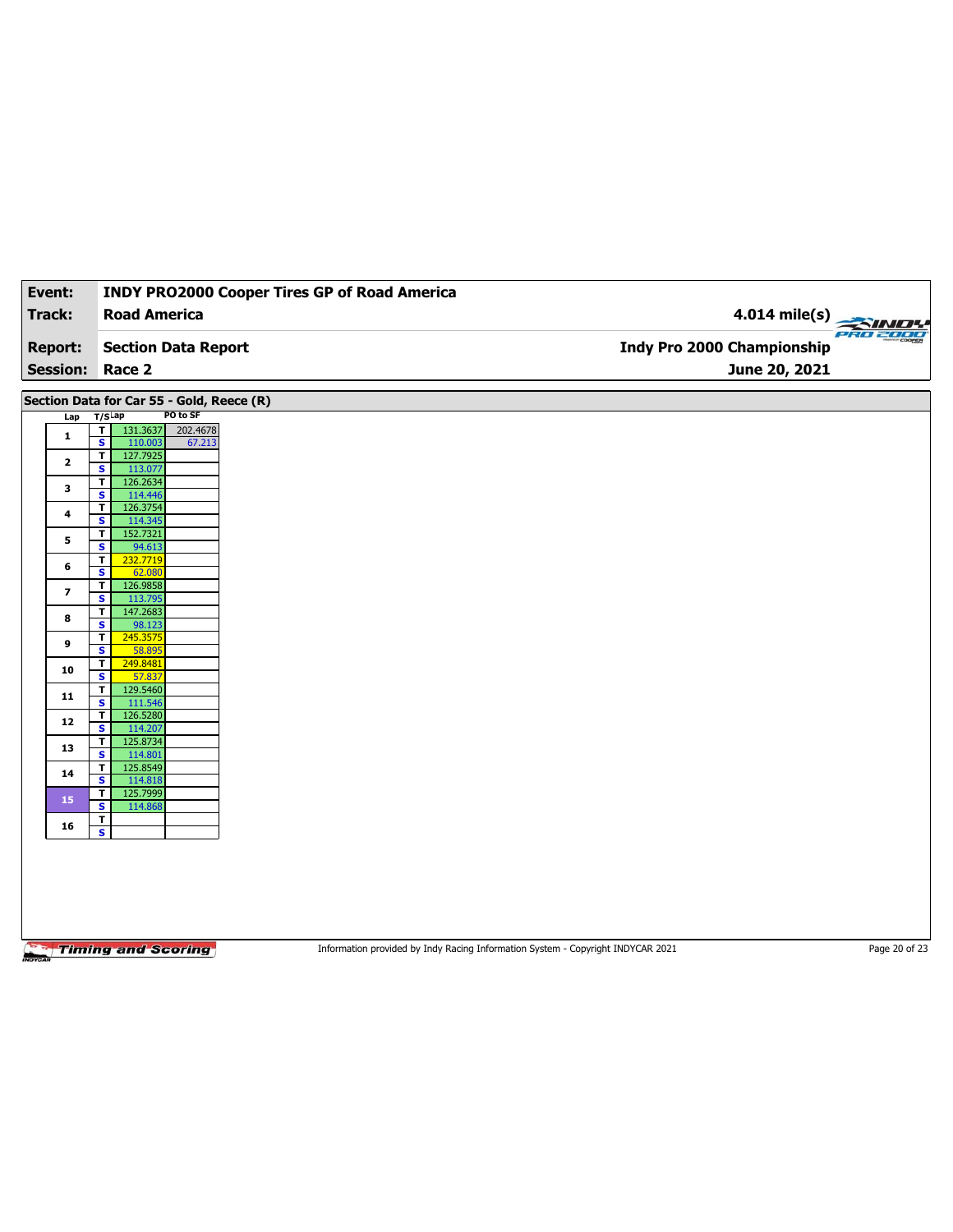| Event:                   |                              | <b>INDY PRO2000 Cooper Tires GP of Road America</b> |                    |                   |                    |                   |                   |                  |                    |                   |                   |                  |                       |                                   |                   |                   |
|--------------------------|------------------------------|-----------------------------------------------------|--------------------|-------------------|--------------------|-------------------|-------------------|------------------|--------------------|-------------------|-------------------|------------------|-----------------------|-----------------------------------|-------------------|-------------------|
| <b>Track:</b>            |                              | <b>Road America</b>                                 |                    |                   |                    |                   |                   |                  |                    |                   |                   |                  |                       |                                   |                   | $4.014$ mile(s)   |
| <b>Report:</b>           |                              | <b>Section Data Report</b>                          |                    |                   |                    |                   |                   |                  |                    |                   |                   |                  |                       | <b>Indy Pro 2000 Championship</b> |                   |                   |
| <b>Session:</b>          |                              | Race 2                                              |                    |                   |                    |                   |                   |                  |                    |                   |                   |                  |                       | June 20, 2021                     |                   |                   |
|                          |                              |                                                     |                    |                   |                    |                   |                   |                  |                    |                   |                   |                  |                       |                                   |                   |                   |
|                          |                              | Section Data for Car 91 - Eves, Braden              |                    |                   |                    |                   |                   |                  |                    |                   |                   |                  |                       |                                   |                   |                   |
| Lap                      |                              | $T/S$ SF to I1                                      | $I1$ to $I2$       | $I2$ to $I3$      | <b>I3 to 14</b>    | <b>I4 to I5</b>   | <b>I5 to 16</b>   | <b>I6 to I7</b>  | $I7$ to $I8$       | <b>I8 to 19</b>   | <b>19 to I10</b>  | I10 to I11       | I11 to I12 I12 to I13 |                                   | I13 to I14        | I14 to SF         |
| 1                        | T<br>$\overline{\mathbf{s}}$ | 7.3809<br>113.992                                   | 11.3903<br>103.916 | 10.0866<br>93.283 | 12.2140<br>137.491 | 11.6832<br>86.955 | 12.5138           | 8.3378<br>91.833 | 12.1238<br>110.733 | 8.0443<br>139.257 | 8.0553            | 8.9739           | 4.0938<br>117.750     | 5.4454                            | 4.1380            | 7.5330<br>128.887 |
|                          | $\overline{\mathsf{r}}$      | 5.8479                                              | 10.0585            | 9.3133            | 12.1892            | 10.8735           | 90.500<br>12.2618 | 8.2633           | 11.9633            | 7.9433            | 148.462<br>7.9259 | 90.490<br>9.0179 | 4.1936                | 96.412<br>5.6327                  | 106.771<br>4.1636 | 7.4857            |
| $\overline{\mathbf{2}}$  | s                            | 143.874                                             | 117.675            | 101.029           | 137,771            | 93.430            | 92.360            | 92.661           | 112,218            | 141.028           | 150.886           | 90.048           | 114.948               | 93.206                            | 106.114           | 129.702           |
|                          | T                            | 5.8145                                              | 10.0679            | 9.2131            | 12.2138            | 10.7331           | 11.8073           | 8.2562           | 12.0308            | 8.0377            | 8.0039            | 8.8959           | 4.0765                | 5.5429                            | 4.1358            | 7.4658            |
| 3                        | $\overline{\mathbf{s}}$      | 144.701                                             | 117.565            | 102.127           | 137.494            | 94.652            | 95.915            | 92.740           | 111.589            | 139.372           | 149.416           | 91.283           | 118.250               | 94.716                            | 106.828           | 130.048           |
|                          | т                            | 5.7586                                              | 10.0044            | 9.3387            | 12.2290            | 11.1443           | 11.8290           | 8.1091           | 11.9876            | 8.0354            | 7.9878            | 8.9928           | 4.1136                | 5.5474                            | 4.1523            | 7.4467            |
| 4                        | $\overline{\mathbf{s}}$      | 146.106                                             | 118,312            | 100.754           | 137.323            | 91.160            | 95.739            | 94.423           | 111.991            | 139.412           | 149,717           | 90.300           | 117.183               | 94.639                            | 106,403           | 130.381           |
|                          | T                            | 5.7363                                              | 10.1112            | 9.8100            | 12.1850            | 11.1661           | 12.0286           | 8.2055           | 12.3433            | 8.2032            | 10.6136           | 11.5742          | 7.2688                | 9.3122                            | 8.0804            | 16.9736           |
| 5                        | $\overline{\mathbf{s}}$      | 146.674                                             | 117.062            | 95.913            | 137.818            | 90.982            | 94.151            | 93.313           | 108.763            | 136.560           | 112.677           | 70.160           | 66.317                | 56.378                            | 54.678            | 57.201            |
|                          | T                            | 14.1736                                             | 19.8732            | 16.0473           | 28.2313            | 17.8746           | 19.4403           | 15.9884          | 18.7017            | 17.0349           | 19.8116           | 13.9484          | 9.5719                | 9.4024                            | 4.1965            | 7.5045            |
| 6                        | $\overline{\mathbf{s}}$      | 59.361                                              | 59.559             | 58.633            | 59.484             | 56.835            | 58.255            | 47,890           | 71.785             | 65.761            | 60.364            | 58.218           | 50.360                | 55.837                            | 105.283           | 129.377           |
| $\overline{\phantom{a}}$ | T                            | 5.9219                                              | 10.2904            | 9.6250            | 12.2020            | 11.1348           | 12.4805           | 8.4500           | 12.1692            | 7.9960            | 7.7780            | 9.4967           | 4.2138                | 5.5653                            | 4.1545            | 7.4952            |
|                          | s                            | 142.077                                             | 115.023            | 97.757            | 137.626            | 91.237            | 90.742            | 90.613           | 110.319            | 140.098           | 153.755           | 85.508           | 114.397               | 94.335                            | 106.347           | 129.537           |
| 8                        | T                            | 5.8040                                              | 10.0476            | 9.3370            | 12.2543            | 10.7660           | 11.7947           | 8.1183           | 12.1997            | 8.2165            | 9.1313            | 9.7129           | 5.3926                | 8.2695                            | 8.3177            | 18.8914           |
|                          | s                            | 144.963                                             | 117,803            | 100.772           | 137.039            | 94.363            | 96.018            | 94.316           | 110.044            | 136.339           | 130.968           | 83.605           | 89.390                | 63.486                            | 53.118            | 51.394            |
| 9                        | T                            | 13,8837                                             | 18.4660            | 16.5237           | 27.4118            | 21.5008           | 19.7663           | 17.2294          | 18,9203            | 17,3931           | 21,8028           | 12.8682          | 12.1471               | 7.0789                            | 5.2369            | 15.3491           |
|                          | $\overline{\mathbf{s}}$      | 60.601                                              | 64.098             | 56.943            | 61.263             | 47.250            | 57.294            | 44.440           | 70.956             | 64.406            | 54.851            | 63.105           | 39.684                | 74.164                            | 84.366            | 63.255            |
| 10                       | $\mathbf T$                  | 14.0867                                             | 18.7370            | 16.4138           | 26.3795            | 21.8712           | 17.3889           | 13.9860          | 22.0150            | 17.9087           | 18.8325           | 13.1224          | 8.8938                | 12.1038                           | 10.0579           | 15.5598           |
|                          | $\overline{\mathbf{s}}$      | 59.728                                              | 63.171             | 57,324            | 63.660             | 46,450            | 65.128            | 54.746           | 60.981             | 62.552            | 63.502            | 61.882           | 54.200                | 43.375                            | 43.927            | 62.399            |
| 11                       | T                            | 6.4955                                              | 10.4344            | 9.6171            | 11.9673            | 11.1276           | 12.9947           | 8.3971           | 12.3852            | 8.0723            | 7.9742            | 9.1013           | 4.1085                | 5.5138                            | 4.1300            | 7.4020            |
|                          | $\overline{\mathbf{s}}$      | 129.530                                             | 113.436            | 97.837            | 140.326            | 91.296            | 87.151            | 91.184           | 108.396            | 138.774           | 149.972           | 89.223           | 117.329               | 95.216                            | 106.978           | 131.168           |
| 12                       | T<br>$\overline{\mathbf{s}}$ | 5.8263<br>144.408                                   | 10.1026<br>117.162 | 9.4062<br>100.031 | 12.2782<br>136,772 | 10.8999<br>93.204 | 11.7254<br>96.585 | 8.1290<br>94.191 | 12.0135<br>111.749 | 8.0261<br>139.573 | 7.9584<br>150,270 | 8.8314           | 4.1390<br>116.464     | 5.5077<br>95.321                  | 4.1610<br>106.181 | 7.4723<br>129.934 |
|                          | T.                           | 5.8152                                              | 9.9155             | 9.2063            | 12.0952            | 10.7633           |                   | 8.1144           | 11.9728            | 7.9284            | 7.9122            | 91.950<br>9.0670 |                       | 5.4603                            | 4.1423            |                   |
| 13                       | $\mathbf{s}$                 | 144.684                                             | 119.372            | 102.203           | 138.842            | 94.386            | 11.7546<br>96.345 | 94.361           | 112.129            | 141.293           | 151.147           | 89.561           | 4.1208<br>116.979     | 96.149                            | 106.660           | 7.4796<br>129.808 |
|                          | T                            | 5.8533                                              | 9.9514             | 9.2368            | 12.2504            | 10.9125           | 11.7375           | 8.0670           | 11.9500            | 8.0484            | 7.9771            | 8.8737           | 4.0750                | 5.4858                            | 4.1227            | 7.4927            |
| 14                       | s                            | 143.742                                             | 118.942            | 101.865           | 137.083            | 93.096            | 96.486            | 94.915           | 112.343            | 139.186           | 149.918           | 91.511           | 118.293               | 95.702                            | 107.167           | 129.581           |
|                          | T                            | 5.8627                                              | 9.9445             | 9.2128            | 12.1765            | 10.7385           | 11.7001           | 8.0601           | 12.0157            | 8.0517            | 8.0343            | 8.9462           | 4.0852                | 5.4843                            | 4.1528            | 7.5211            |
| 15                       | s                            | 143.511                                             | 119.024            | 102.131           | 137.915            | 94.604            | 96.794            | 94.997           | 111.729            | 139.129           | 148.850           | 90.770           | 117.998               | 95.728                            | 106.390           | 129.091           |
|                          | т                            | 6.6270                                              | 12.7898            | 10.4269           |                    |                   |                   |                  |                    |                   |                   |                  |                       |                                   |                   |                   |
| 16                       | S                            | 126.960                                             | 92.545             | 90.239            |                    |                   |                   |                  |                    |                   |                   |                  |                       |                                   |                   |                   |
|                          |                              |                                                     |                    |                   |                    |                   |                   |                  |                    |                   |                   |                  |                       |                                   |                   |                   |

Information provided by Indy Racing Information System - Copyright INDYCAR 2021

Page 21 of 23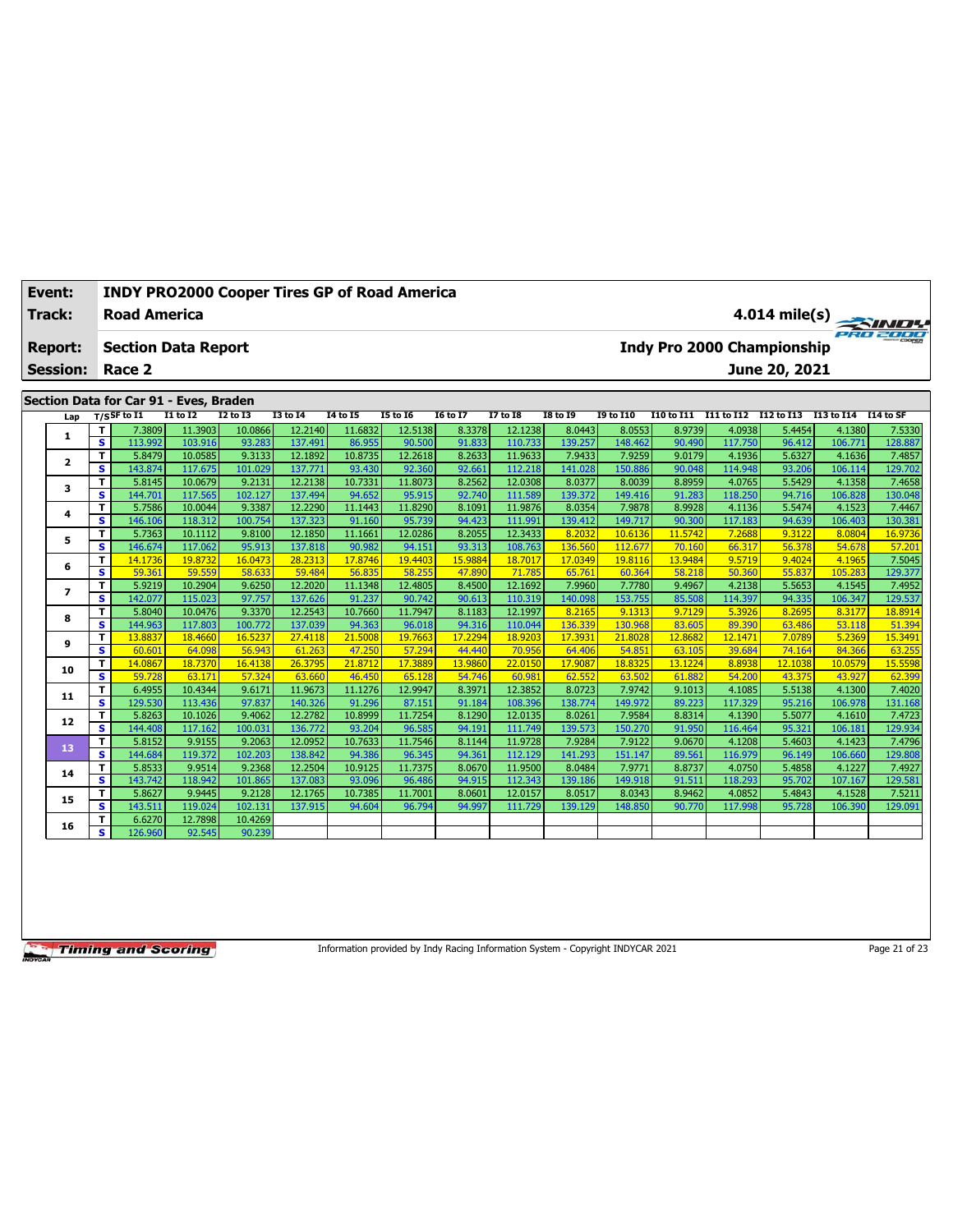| Event:                  | <b>INDY PRO2000 Cooper Tires GP of Road America</b>                       |                            |
|-------------------------|---------------------------------------------------------------------------|----------------------------|
| Track:                  | <b>Road America</b>                                                       | $4.014$ mile(s)            |
|                         |                                                                           | PRO 2000                   |
| <b>Report:</b>          | <b>Section Data Report</b>                                                | Indy Pro 2000 Championship |
| <b>Session:</b>         | Race 2                                                                    | June 20, 2021              |
|                         | Section Data for Car 91 - Eves, Braden                                    |                            |
| Lap                     | PO to SF<br>$T/S$ Lap                                                     |                            |
| 1                       | T<br>132.0141<br>277.4641<br>$\overline{\mathbf{s}}$<br>109.461<br>49.046 |                            |
| $\mathbf{2}$            | T<br>127.1335                                                             |                            |
|                         | S<br>113.663                                                              |                            |
| 3                       | 126.2952<br>T<br>$\overline{\mathbf{s}}$<br>114.418                       |                            |
| 4                       | T<br>126.6767<br>s<br>114.073                                             |                            |
|                         | 153.6120<br>T                                                             |                            |
| 5                       | $\overline{\mathbf{s}}$<br>94.071                                         |                            |
| 6                       | T<br>231.8006<br>S<br>62.340                                              |                            |
| $\overline{\mathbf{z}}$ | 128.9733<br>T                                                             |                            |
|                         | $\overline{\mathbf{s}}$<br>112.042<br>T<br>148.2535                       |                            |
| 8                       | s<br>97.471                                                               |                            |
| 9                       | 245.5781<br>T<br>$\overline{\mathbf{s}}$<br>58.842                        |                            |
| 10                      | $\overline{\mathbf{r}}$<br>247.3570                                       |                            |
|                         | s<br>58.419<br>$\mathbf{T}$<br>129.7210                                   |                            |
| 11                      | $\overline{\mathbf{s}}$<br>111.396                                        |                            |
| 12                      | 126.4770<br>T<br>114.253<br>s                                             |                            |
| 13                      | 125.7479<br>$\mathbf{T}$                                                  |                            |
|                         | $\overline{\mathbf{s}}$<br>114.916<br>126.0343<br>T                       |                            |
| 14                      | s<br>114.655                                                              |                            |
| 15                      | 125.9865<br>T<br>114.698<br>s                                             |                            |
| 16                      | T                                                                         |                            |
|                         | $\overline{\mathbf{s}}$                                                   |                            |
|                         |                                                                           |                            |
|                         |                                                                           |                            |
|                         |                                                                           |                            |
|                         |                                                                           |                            |

Information provided by Indy Racing Information System - Copyright INDYCAR 2021 Page 22 of 23